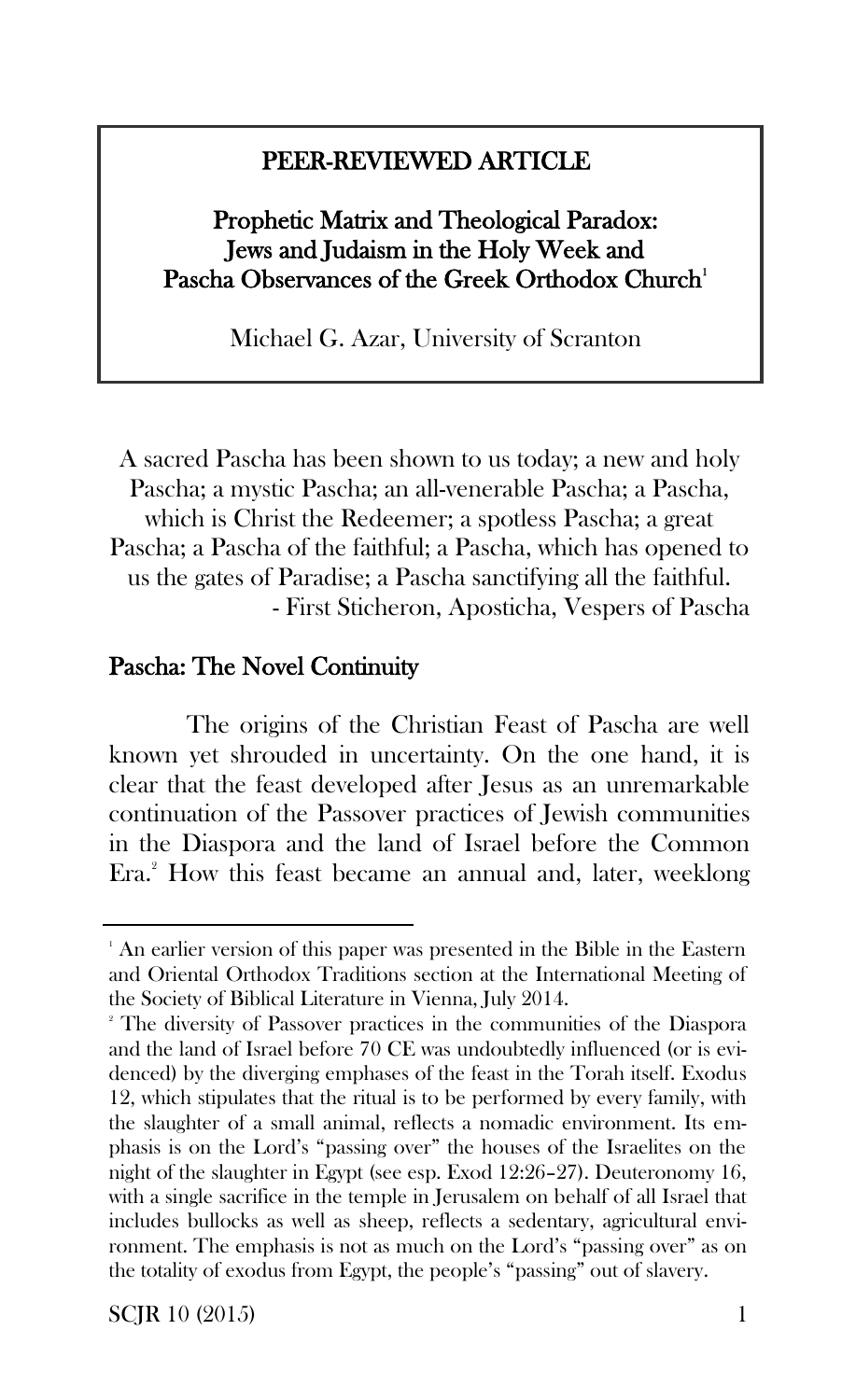observance of Jewish and Gentile followers of Jesus, however, is less straightforward. Among the more ambiguous aspects of these uncertain origins is the gradual refashioning of the subject of commemoration in the feast. After his death, many of Jesus's followers continued celebrating the annual Passover pascha, in Greek—but as the movement continued to grow, the focus of commemoration eventually expanded beyond the deliverance surrounding the events of the exodus from Egypt toward the deliverance enacted in first-century Jerusalem. As time went on, the Mosaic focus remained in the commemorations, but the deliverance brought through Christ, "our Pascha" (1 Cor 5:7), gradually took center stage. Yet amid that innovation, certain elements persisted, most notably, for our purposes, the rhetorical recognition that God had somehow chosen "us" rather than "them." As Christianity grew into and beyond the fourth century, and the feast of Pascha became increasingly historicized, the actual subjects of the "us versus them" continued to change, even while aspects of the rhetoric identifying "us" with "Israel" or "Zion" did not.

With these elements of novelty and antiquity, innovation and continuity, the Orthodox Christian celebration of Holy Week and Pascha—easily the liturgical highpoint of the year—comprises a variety of apparent theological, liturgical, and ethical incongruities. Among the foremost of the latter is the texts' presentation of Jews and Judaism. As Amy-Jill Levine has poignantly asked of Christian Holy Week in general, "[How] can a gospel of love be proclaimed, if that same gospel is heard to promote hatred of Jesus's own people?"<sup>3</sup> Such an apparent contradiction in the Holy Week services has led to official amendments in the Western counterparts to these texts, but not in the East, though there have been varied calls to enact such changes from clergy and laypeople, not the least

<sup>&</sup>lt;sup>3</sup> Amy-Jill Levine, "Holy Week and the Hatred of the Jews," ABC Religion and Ethics, April 4, 2012, <http://www.abc.net.au/religion/articles/2012/04/04/3470618.htm> (accessed October 2014).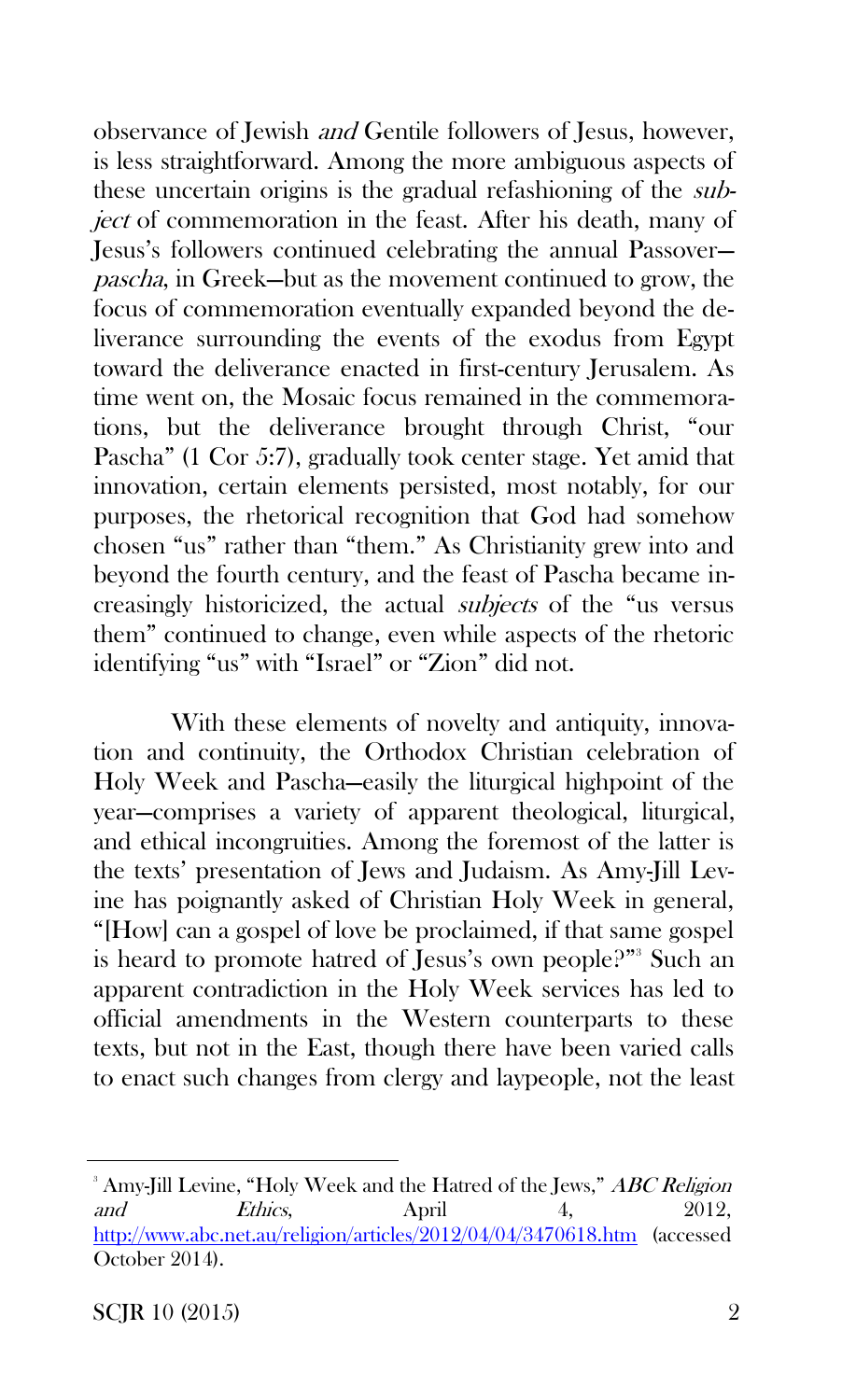of whom was, it appears, Ecumenical Patriarch Bartholomew, nearly twenty years ago. $^4$ 

What follows below is a textual examination of the many references to Jews and Judaism in the Holy Week and Pascha services of the Orthodox Church, in light of two particular background elements: 1) the distinctive characteristics of Orthodox Christian theology more broadly and 2) the scriptural texts, namely the Prophets and Psalms, from which the liturgical texts draw. Though the present-day worshiper's actual experience of Holy Week and Pascha is born from a blend of hymns, biblical and liturgical readings, as well as the sight, sounds, and smells of Orthodox liturgical practice (a point that cannot be overstated), the present study admittedly extracts the hymnography of these services in order to analyze the varied images of Jews and Judaism provided therein. The purpose here is to establish some reasons for and characteristics of the presentation of Jews and Judaism in order to highlight what effects the emendation of the antagonistic references might have.

## **Caveats**

Before proceeding too far, however, three caveats are necessary. First, the feast in Orthodox parlance is typically referred to not as "Easter" but "Pascha" (the Greek term for "Passover"). Herein lies a point that goes well beyond a mere semantic note. Orthodox Christians still call this feast by the same word used by the Greek Scriptures and Greek-speaking Jews (and Christians) before and after Jesus to refer to the celebration of Israel's deliverance from Egypt. This feast, in other words, while undergoing tremendous change after Jesus, is not a creation of the Christian era, but a distinct inheritance of the Passover that was well in place before Jesus. To speak of the Christian festival as "Easter" but the Jewish as "Passover," or to use scare quotes when referring to the Christian celebration of Passover but none when referring to the Jewish, is to skew

<sup>4</sup> See Bert Groen, "Anti-Judaism in the Present-Day Byzantine Liturgy," Journal of Eastern Christian Studies 60 (2008): 369–87, here 382.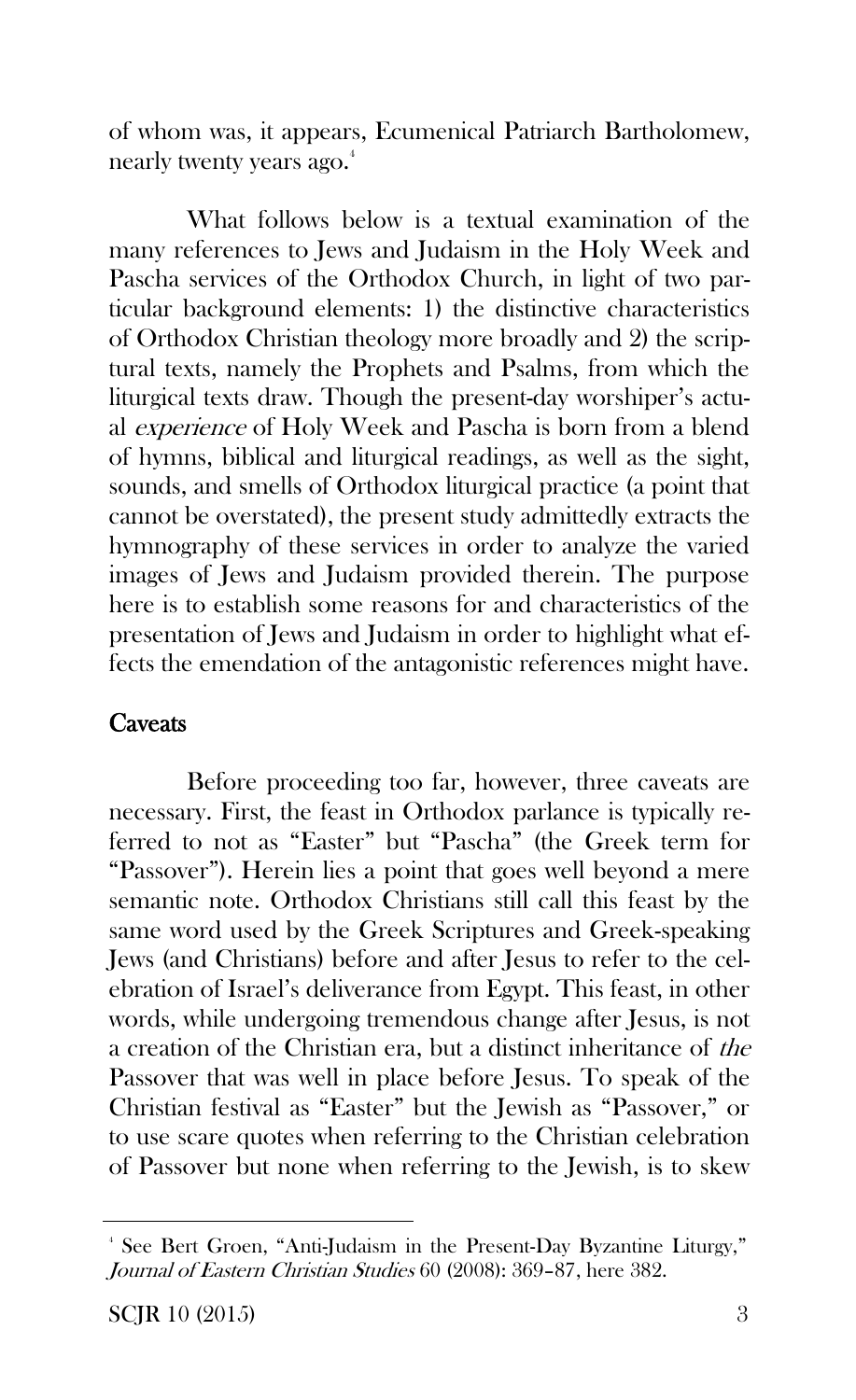the origins and development of this feast, especially with regard to, or in favor of, the rabbinic Jewish practices that continued to develop alongside of it. $5$  The Orthodox celebration of this feast bears with it the celebration of what God has done for his people, from creation, through the exodus, the prophets, Jesus's death and resurrection, toward the expansion of God's people. Intending to encapsulate all of these events, one cannot overlook that what the Orthodox liturgical texts commemorate is not "Easter" but "Pascha"—namely, "the Lord's Pascha" (Kuriakē tou Pascha; cf. Ex 12:11).<sup>6</sup>

Second, the liturgical history of the Orthodox Holy Week and Pascha texts is an infamous mess wrapped in disorder, sprinkled with copious amounts of inconsistency. When discussing the development of the Orthodox observances specifically, one must consider both the origins of the Christian annual Pascha per se as well as the historical shaping of the specifically Byzantine practices.<sup>7</sup> As the feast was initially an inheritance of pre-Christian Passover, liturgically, at first, the feast was more or less one celebration, one unitive commemoration of God's delivering his people (both in the exodus and through Christ). By the fourth century, probably in Jerusalem in connection with the holy sites, the feast was

SCJR 10 (2015) 4

<sup>&</sup>lt;sup>5</sup> The use of scare quotes with respect to Christian "Passover" is a common scholarly practice. See, for example, David Brakke, "Jewish Flesh and Christian Spirit in Athanasius of Alexandria," Journal of Early Christian Studies 9 (2001): 453-81, here 466 (with reference to Jean Juster, Les Juifs dans l'Empire romain: leur condition juridique, économique et sociale [2 vols.; Paris: P. Geuthner, 1914]).

<sup>6</sup> Relatedly, but less significantly, "Holy Week" in Greek Orthodox texts is more commonly called "Holy and Great Week" (Hagia kai Megal*ē* Hebdomas) or sometimes simply "Great Week."

<sup>7</sup> On the early origins of the feast more broadly, see especially S.G. Hall, "The Origins of Easter," Studia Patristica 15 (1984): 554-67; Paul F. Bradshaw, "The Origins of Easter," in *Passover and Easter: Origin and History* to Modern Times, ed. Paul F. Bradshaw and Lawrence A. Hoffman (Notre Dame, IN: University of Notre Dame Press, 1999), 81–97; Thomas J. Talley, The Origins of the Liturgical Year (New York: Pueblo, 1986), esp. 1–78, and Clemens Leonhard, The Jewish Pesach and the Origins of the Christian Easter (Berlin: Walter de Gruyter, 2006).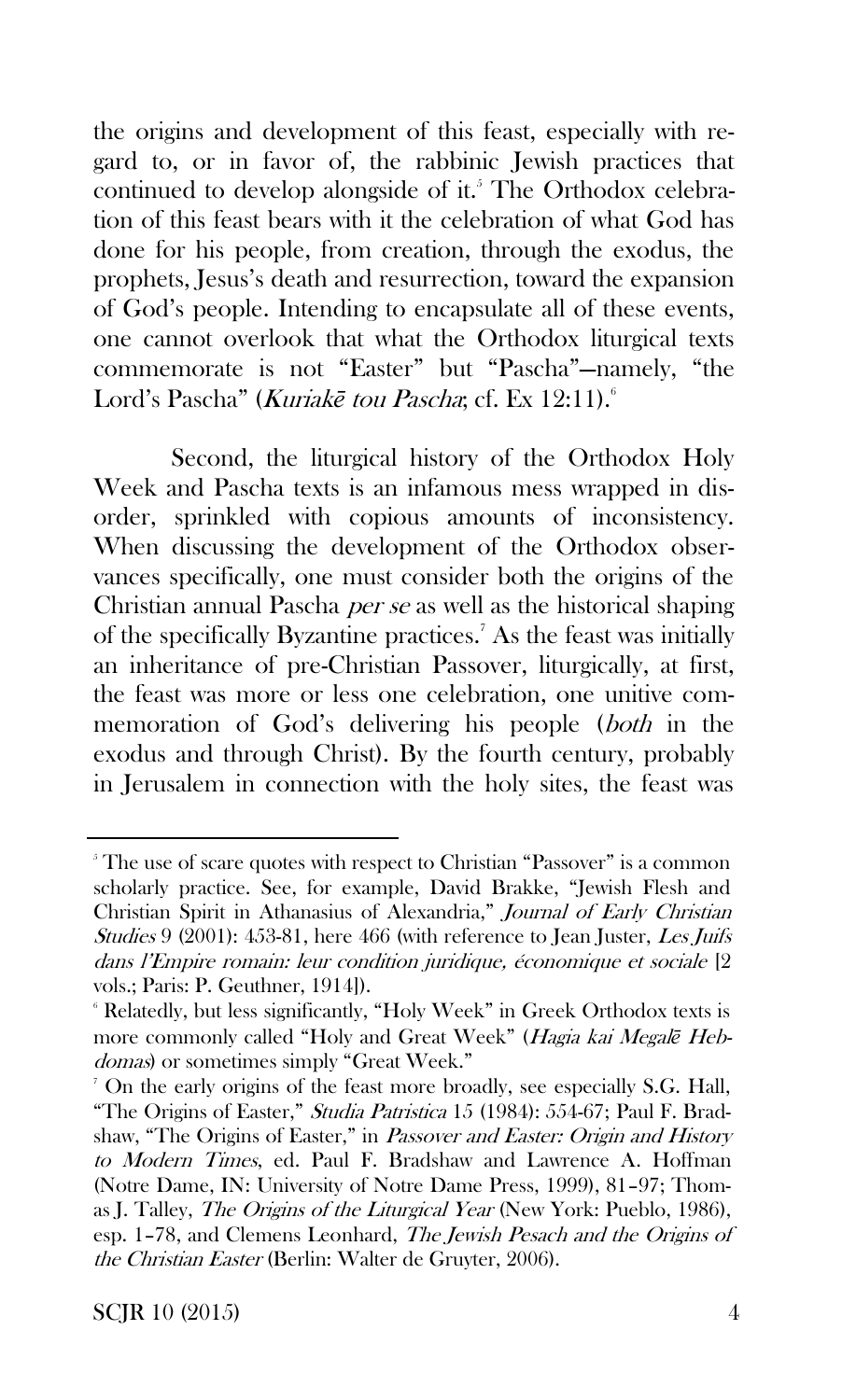more or less "historicized." Rather than commemorate the deliverance of God's people as a holistic event, the observances were partitioned into the observance of Christ's death on one day and his resurrection on the other. From there, the rest of the Holy Week observances grew. These observances, furthermore, underwent a complex evolution in the Byzantine era, which essentially involved, as Robert F. Taft describes, "a three-step process of mutual borrowing": 1) the Great Church of Constantinople's fusing of the liturgical practices of the monks in Palestine with its own (as a result of the Studite reforms especially); 2) Jerusalem's subsequent importing of this newly formed hybrid rite back from Constantinople, and 3) the codification of this latter hybrid into what is now, more or less, the "Byzantine rite."<sup>8</sup> This evolution and repeated hybridization have left much liturgical diversity and inconsistency in contemporary practice.<sup>9</sup>

SCJR 10  $(2015)$  5

<sup>8</sup> Robert F. Taft, "In the Bridegroom's Absence: The Paschal Triduum in the Byzantine Church," in La celebrazione del Triduo pasquale: anamnesis e mimesis. Atti del III Congresso Internazionale di Liturgia, Roma, Pontificio Istituto Liturgico, 9-13 maggio1988 (Rome: Pontificio Ateneo S. Anselmo, 1990), 71–97 (here 74), reprinted in Liturgy in Byzantium and Beyond (Aldershot: Variorum, 1995), no. V. Cf. Robert F. Taft, "A Tale of Two Cities: The Byzantine Holy Week Triduum as a Paradigm of Liturgical History," in Time and Community: In Honor of Thomas Julian Talley, ed. J. Neil Alexander (Washington, D.C.: Pastoral, 1990), 21–41, reprinted in *Liturgy in Byzantium and Beyond*, no. VI. The above summary of the liturgical development of the contemporary "Byzantine rite" is admittedly brief and only begins to hint at the intricacies involved. For far fuller accounts, see, in addition to these two essays by Taft, Gabriel Bertonière, The Historical Development of the Easter Vigil and Related Services in the Greek Church (Rome: Pont. Institutum Studiorum Orientalium, 1972); Sebastià Janeras, Le Vendredi-Saint dans la tradition liturgique byzantine: Structure et histoire de ses offices (Rome: Pontificio Ateneo S. Anselmo, 1988), and Alkiviadis C. Calivas, Great Week and Pascha in the Greek Orthodox Church (Brookline, MA: Holy Cross Orthodox, 1992), 1–19. On the Byzantine rite more broadly, see Robert F. Taft, *The Byzantine Rite: A Short History* (Collegeville, MN: Liturgical, 1992).

<sup>9</sup> Regarding the liturgical inconsistencies in present practice, see Pavlos Koumarianos, "Liturgical Problems of Holy Week," St. Vladimir's Theological Quarterly 46 (2002): 3–21.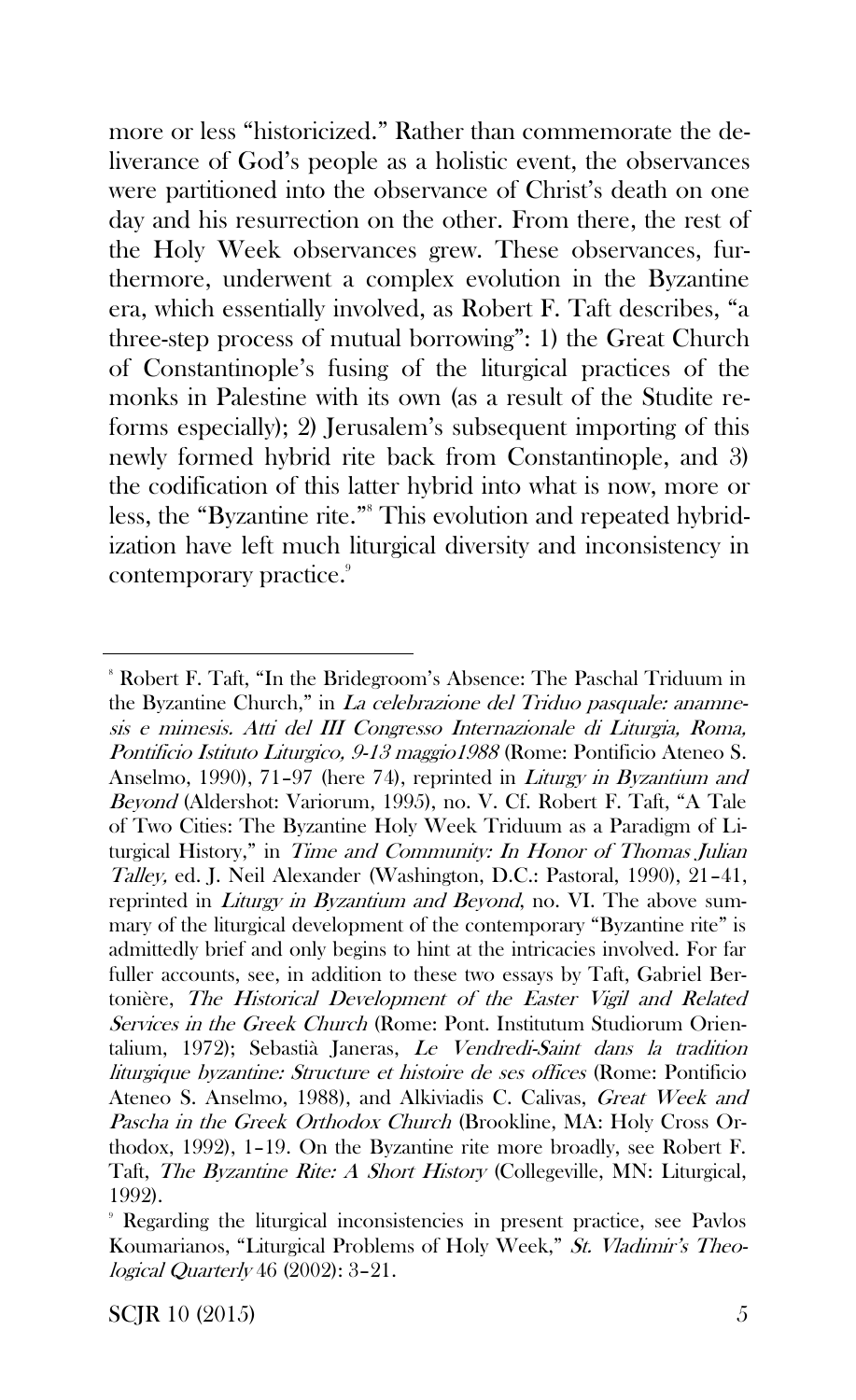An examination of the anti-Jewish hymns in light of the tradition history of the liturgical texts would undoubtedly be and has been—incredibly valuable, but what follows below is primarily a synchronic, rather than diachronic, examination that explores how Jews and Judaism appear in the texts as practiced contemporarily rather than in the multi-faceted development of the individual pieces, each of which originates from often significantly different times and places.<sup>10</sup> This synchronic focus, moreover, demands a third caveat. Partly due to the complicated liturgical history as well as the decentralized structure of the Orthodox Church as a whole, one cannot speak of the Holy Week and Pascha texts of the Orthodox Church. While many of the significant portions are the same across the various Orthodox ecclesial centers, each church nonetheless has its own traditions. In the case of this study, I have chosen to analyze the texts as commonly practiced in one particular Orthodox tradition: that of the parishes of the Greek Orthodox Archdiocese of America, the largest of the Orthodox jurisdictions in the United States.<sup>11</sup> Though, again,

<sup>&</sup>lt;sup>10</sup> This is not to disregard the significance of the provenance of the various pieces of Holy Week and Pascha, both in terms of 1) the fourth-century historicization of the feast—which appears to have perpetuated more anti-Jewish elements—as well as 2) the more divisive "Gentiles-versus-Jews" aspects that originate in the liturgical rites and hymnography of Constantinople—the politically tumultuous heart of the Byzantine Empire rather than those of Palestine (cf. Elizabeth Theokritoff, "The Orthodox services of Holy Week: The Jews and the New Sion," Sobornost incorporating Eastern Churches Review 25 [2003]: 25-50, here 30).

<sup>&</sup>lt;sup>11</sup> The moveable (variable) portions of the Holy Week and Pascha services are found respectively in two liturgical books, the Triodion and the Pentecostarion. For a history of these texts, including the critical editions, see Calivas, Great Week and Pascha, 5–13 (esp. 11–13). There is no "official" Greek/English compilation of the Holy Week and Pascha texts, but the most widely used (including both the moveable/variable as well as immovable/fixed portions in both Greek and English) in the Greek Orthodox Archdiocese is George L. Papadeas, comp., Hai Hierai Akolouthiai t*ē*<sup>s</sup> Megal*ē*s Hebdomasos kai tou Pascha/Greek Orthodox Holy Week and Easter Services (New English trans.; South Daytona, FL: Patmos, 2007). Regarding Papadeas's compilation (which was first published in 1963), Cavilas makes an apt observation: "This book has been reprinted several times and has enjoyed considerable popularity. Because of this, it could be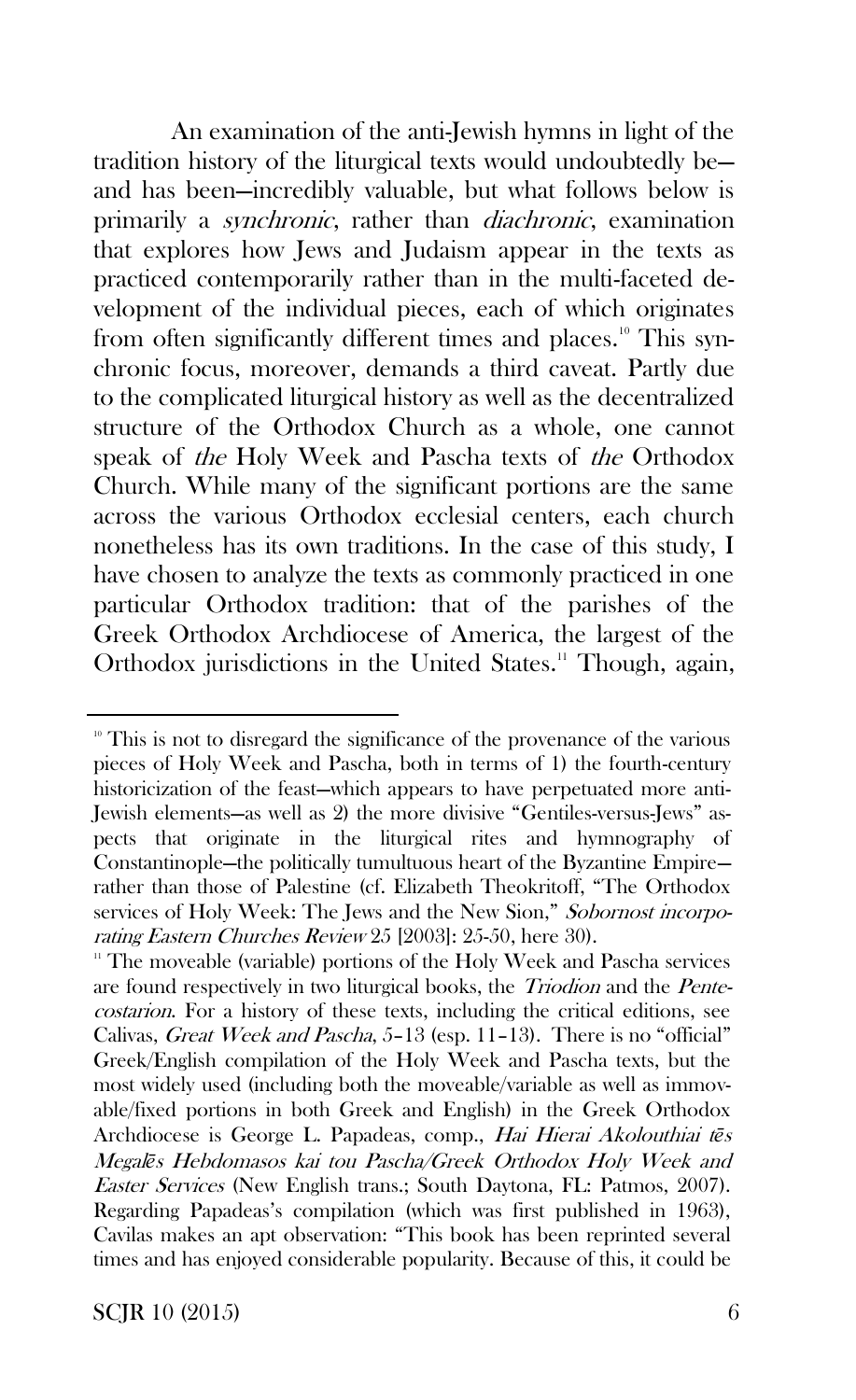the principal texts considered below are common to the majority of Orthodox practices, I make no claims with regard to how these services are practiced in any other Orthodox jurisdiction. This approach is simply a matter of focus and does not intend to underestimate the diversity and significance of the varied social and liturgical environments in which the relevant texts are sung and heard—environments, moreover, which cannot be fully communicated in this merely textual analysis.

### Preference for Paradox and the Prophetic Inheritance

In the current shape of these observances, Jews and Judaism appear overwhelmingly, but not exclusively, with a negative stigma as the people and practice that have rejected Christ. Nonetheless, to dismissively characterize this negative portrayal as merely the result of an anti-Jewish or antisemitic spin on dubious history overlooks its important theological roots and thrusts the question of contemporary emendation into a simplistic light. In order to highlight these theological roots, the exploration below argues that the literary characterizations of Jews, Judaism, and Israelite history—and really all features of the Holy Week and Pascha texts, including Christ himself, the disciples, the crucifixion, the resurrection, etc. arise from two key influences that shape the way the hymns exegete the biblical texts of Pascha (that is, the Gospels and Exodus). The first is the Orthodox theological preference for paradox and stark juxtaposition, and the second is the scrip-

said that in some respects, it has determined the manner by which the divine services are celebrated and observed in many parishes of the Greek Orthodox Archdiocese" (Great Week and Pascha, 12). For ease of reference and given its widespread use, this is the text whose page numbers I supply below (abbreviated as Hai Hierai Akolouthiai). The English translations below are generally based on those of Papadeas, though with modification where noted. For the services of Holy Week not found in Papadeas's edition (especially Palm Sunday Vespers and Matins), I will refer to the most widespread English translation of the Triodion-namely, Mother Mary and Kallistos Ware, trans., The Lenten Triodion (London: Faber and Faber, 1978; repr., South Canaan, PA: St. Tikhon's Seminary Press, 2002). Citations below refer to the St. Tikhon's Seminary Press edition.

 $SCIR$  10 (2015) 7

 $\overline{a}$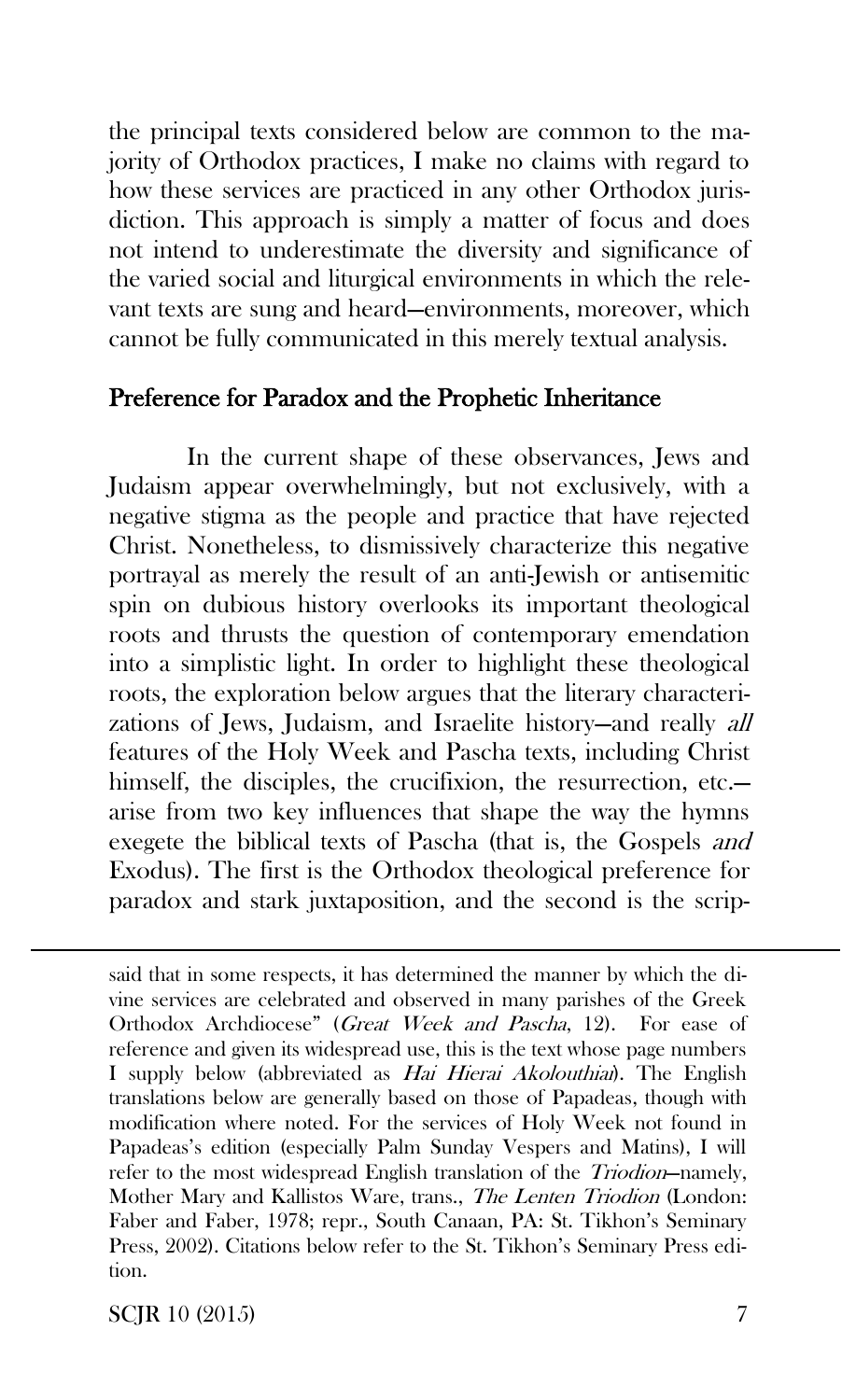tural matrix for expressing rejection and redemption provided by the Psalms and Prophets in particular.

From the Gospel of Luke, with its crucifixion of the seemingly aloof Righteous Sophos,<sup>12</sup> to Starets Zosima and his emphasis upon the true saint as the greatest sinner, $13$  Orthodox thought relishes the paradoxical, delights in the oxymoronic, and founds itself on the juxtaposition of the human and divine: the Virgin who gives birth, the God who suffers, the incorruptible assuming the corruptible, the Author of Life becoming subject to death, the sinful woman who anoints Jesus's feet while the disciple betrays. One finds this love of dissonant juxtaposition forcefully expressed in the Holy Week and Pascha texts, as the hymns often and unabashedly mold the biblical passages in order to highlight the divine-human paradox. In other words, these hymns do not record the mundane details of Jesus's judgment before Caiaphas and Pilate. Rather, they liberally marvel that God specifically stood before a priest; they marvel that the Judge of All stood before a temporal judge, $^{14}$  that the "Lawgiver" was crucified "as lawless."<sup>15</sup> The hymns do not tell the congregants merely that the man who suffered was innocent, but that the man who suffered was God. As the well-known hymn sung during the dramatic procession of the cross on Holy Thursday proclaims,

> Today is suspended upon the tree, he who suspended the earth amid the waters;

 $12$  See, for example, Luke Timothy Johnson, The Gospel of Luke (Sacra Pagina 3; Collegeville, MN: Liturgical, 1991), 354–55.

<sup>&</sup>lt;sup>13</sup> Starets Zosima, for example, teaches, "There is but one salvation for you. Take yourself in hand, and be answerable for the sins of all men. My friend, this is actually true: you need only make yourself sincerely answerable for everything and everyone, and you will see immediately that it really is so, and that it is you who are actually guilty of the sins committed by each and every man" (Fyodor Dostoevsky, The Karamazov Brothers, trans. Ignat Avsey [Oxford: Oxford University Press, 1994], 401 [VI.3]).

<sup>&</sup>lt;sup>14</sup> Kathisma before the Fifth Gospel, Holy Friday Matins (Hai Hierai Akolouthiai, 233).

<sup>&</sup>lt;sup>15</sup> Sixth sticheron after Lord I Have Cried, Holy Friday Vespers (Hai Hierai Akolouthiai, 342).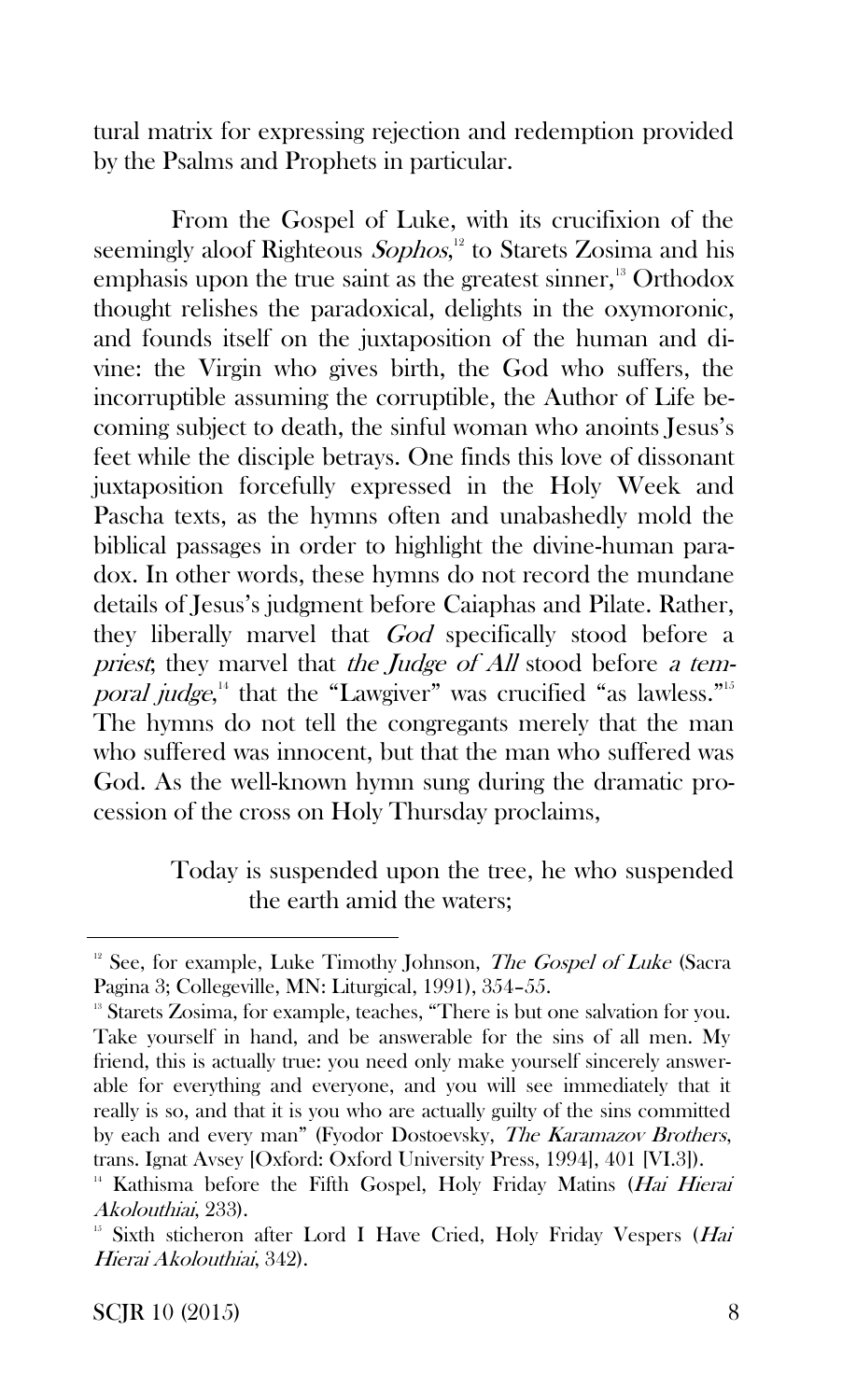A crown of thorns crowns him, who is the King of the angels;

- He is wrapped in the purple of mockery, who wraps the heavens in clouds;
- He receives buffetings, who freed Adam in the Jordan;
- He is transfixed with nails, who is the Son of the Virgin.
- We worship your passion, O Christ.

Show us also your glorious resurrection.<sup>16</sup>

Or again, from Vespers on Holy Friday afternoon,

A fearsome and marvelous mystery is today coming to pass:

The incorporeal one is being held;

- The one freeing Adam from the curse is bound;
- He who tries the inner hearts and thoughts of man is unjustly tried;
- He who sealed the abyss is shut up in prison.
- He before whom the powers of heaven stand with trembling stands before Pilate;
- The Fashioner is struck by the hand of the fashioned;
- The Judge of the living and the dead is condemned to the cross;
- The Despoiler of Hades is closed up within a tomb:
- O forbearing Lord, compassionately enduring all things and saving all from the curse, glory to you. $17$

Furthermore, beyond simply marveling at the divinehuman paradox, these hymns stand in awe more specifically of Christ's great sunkatabasis. Often translated as "condescension" or "considerateness," this word is central to patristic thought and exegesis as a literary means through which to express the work of salvation enacted by God, from creation

<sup>&</sup>lt;sup>16</sup> Fifteenth Antiphon, Holy Friday Matins (Hai Hierai Akolouthiai, 238 [modified]).

<sup>&</sup>lt;sup>17</sup> Seventh sticheron after Lord I Have Cried, Holy Friday Vespers (Hai Hierai Akolouthiai, 342–43 [modified]).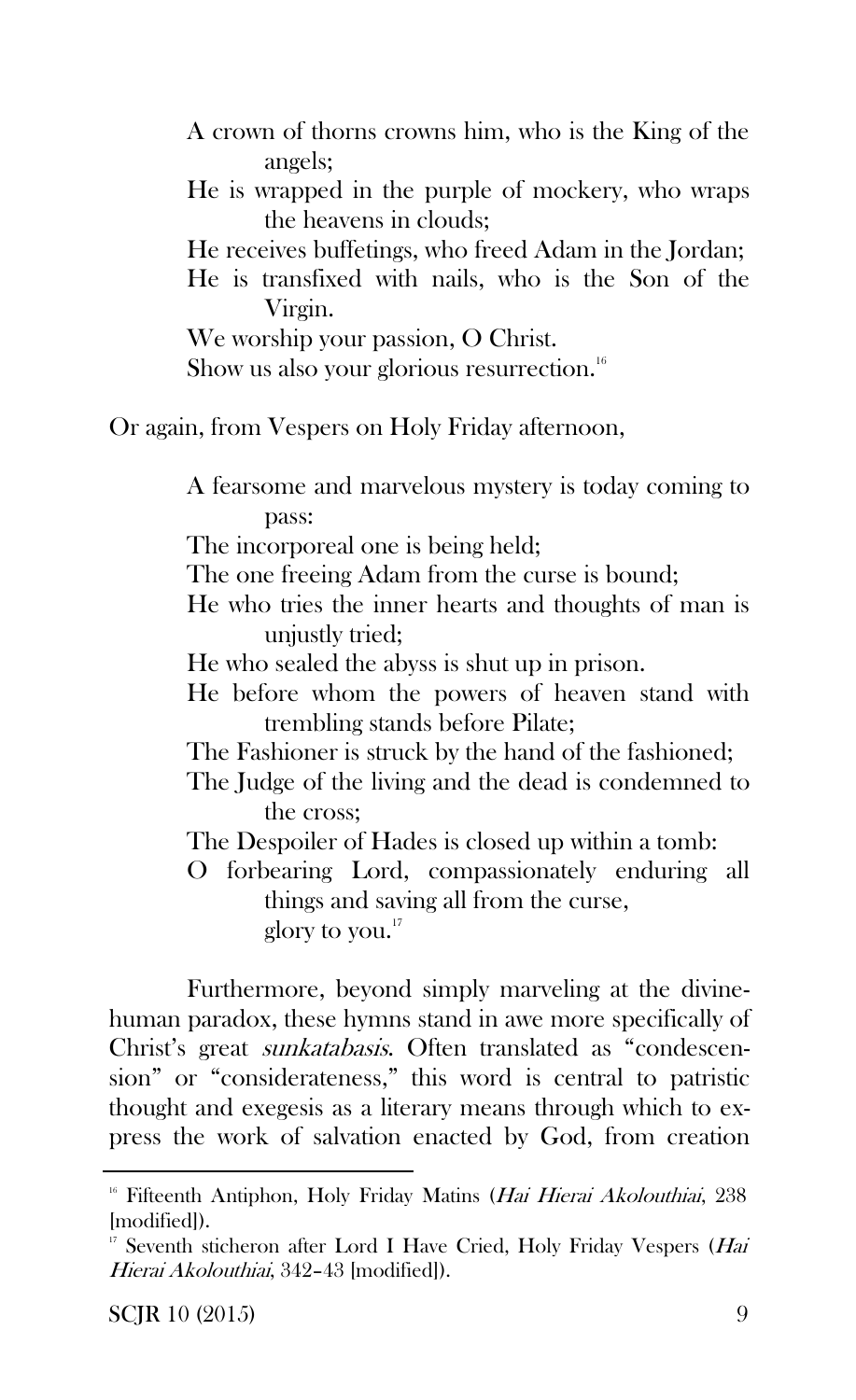onward.<sup>18</sup> God led his people to salvation by "condescending" to their state. One finds the refrain, "Glory to your sunkatabasis," repeated on Holy Friday as a summarizing praise of Christ's passion.<sup>19</sup> In sum, when the hymns of Holy Week consider the gospel accounts and marvel at what is done to Christ, they do so in a manner that highlights the absurdity of his sunkatabasis, well beyond what the Gospels themselves do.

This interpretive tendency toward accentuating paradox and sunkatabasis is chiefly what produces the overwhelmingly, but not entirely, negative picture of Jews and Judaism. In the same way that he who fashioned the heavens is struck by the hand that he fashioned, and he who is suspended on a tree is he who suspended the land upon the waters, so also he who gave the law is condemned as lawless by those to whom he gave the law and turned over to those who have no law. Not coincidently, two of the most frequent descriptors marshaled against the antagonists are anomos and paranomos (both meaning "lawless"), sometimes with direct reference to Jews or the synagogue, but most often as substantive adjectives. The two words grammatically express not mere betrayal, but the mystery of the law-recipients' turning over the Law-Giver. Those who had the law, who witnessed deliverance in the wilderness, have become "lawless."<sup>20</sup> This stark and accusatory

<sup>&</sup>lt;sup>18</sup> See, for example, David Rylaarsdam, John Chrysostom on Divine Pedagogy: The Coherence of his Theology and Preaching (Oxford: Oxford University Press, 2014) as well as Rylaarsdam's dissertation out of which the book grew: "The Adaptability of Divine Pedagogy: Sunkatabasis in the Theology and Rhetoric of John Chrysostom" (Ph.D. diss., The University of Notre Dame, 1999). On the issue of translation specifically (and a key reason why I transliterate above), see R. C. Hill, "On Looking Again at sunkatabasis," Prudentia 13 (1981): 3–11.

<sup>&</sup>lt;sup>19</sup> See, for example, the Aposticha of Holy Friday Vespers (*Hai Hierai* Akolouthiai, 358–60). Easily the climax of the service, this is chanted while the epitaphios is processed around the church, enacting the burial of Christ. (Literally meaning "tomb," the epitaphios is a cloth embroidered with an icon of Christ's being removed from the cross and prepared for burial.)

<sup>&</sup>lt;sup>20</sup> Undoubtedly, the frequent occurrence of these two words in the liturgical texts is inspired in part by the Psalms and Prophets, both of which repeat-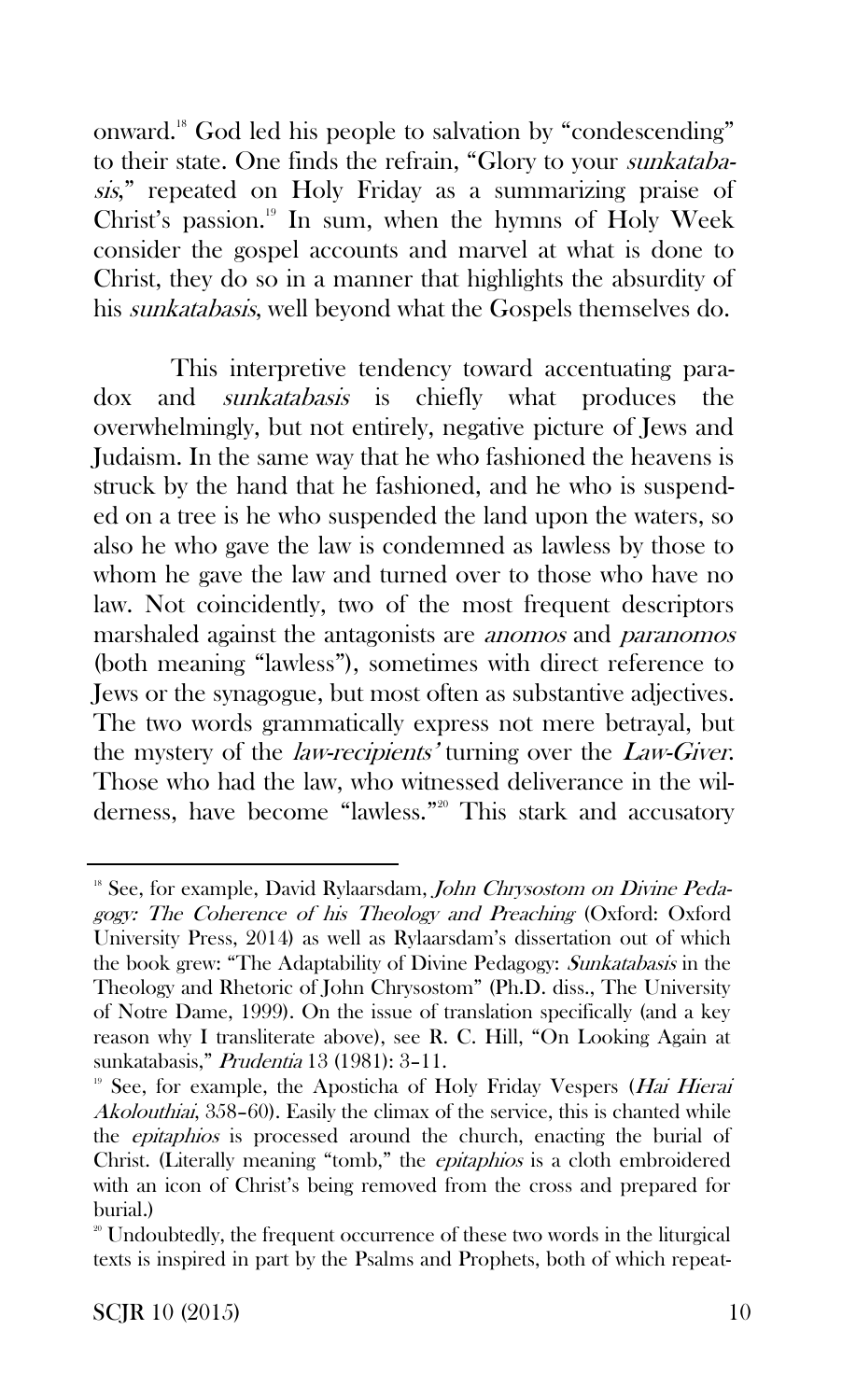juxtaposition fits smoothly, if undesirably, into the liturgical observances, given their dual emphases on both the exodus and the passion as the moments of salvation.

This leads to the second key influence upon the Holy Week and Pascha presentation of Jews and Judaism. As a means to fashion the distinctly Jewish elements of the story in such a manner that they serve to accentuate the paradox of the God-Man's sunkatabasis, the hymns employ the motifs of rejection and redemption found time and again in the Psalms and especially the Prophets.<sup>21</sup> In other words, the Holy Week and Pascha texts—through their lament of rejection, recognition of destruction, pleas for repentance, and so forth intentionally and directly find their inspiration in the Prophets, including the sometimes hyperbolic accusation that all of God's people had rejected him and his prophet. As the Prophets provide images by which Christ is later understood (most famously, the suffering servant of Isaiah), so also they provide images by which the reaction to Christ is comprehended. $22$ 

The Holy Week texts with near ubiquity fuse these two influences—the preference for paradox and the prophetic or psalmic precedent—to create an image in which God himself (that is, Jesus) is rejected not just by those who did not know him, but by his own people. This point, moreover, is a chief reason why Pilate's culpability is notoriously diminished

 $SCIR$  10 (2015) 11

 $\overline{a}$ 

edly use the same words, particularly *anomos*, to describe God's opponents or the speaker's persecutors. This is the case especially with Isa 53.12, whose line, "He was numbered with the lawless," is repeated both in Luke's Passion Narrative (Luke 22:37) as well as the hymns of Holy Week.

<sup>&</sup>lt;sup>21</sup> On the prophetic and psalmic influence, see especially Theokritoff, "The Orthodox services of Holy Week."

 $22$ <sup>22</sup> Take for example the liturgical words of Christ himself, which interweave Isaiah and the gospel events: "I gave my back to scourging, and turned not my face from spitting [cf. Isa 50:6]; I stood before the judgment-seat of Pilate [cf. Matt 27:19; John 19:13], and endured the cross, for the salvation of the world [cf. John 4:42]" (final sticheron of The Praises, Holy Friday Matins [Hai Hierai Akolouthiai, 258 (modified)]).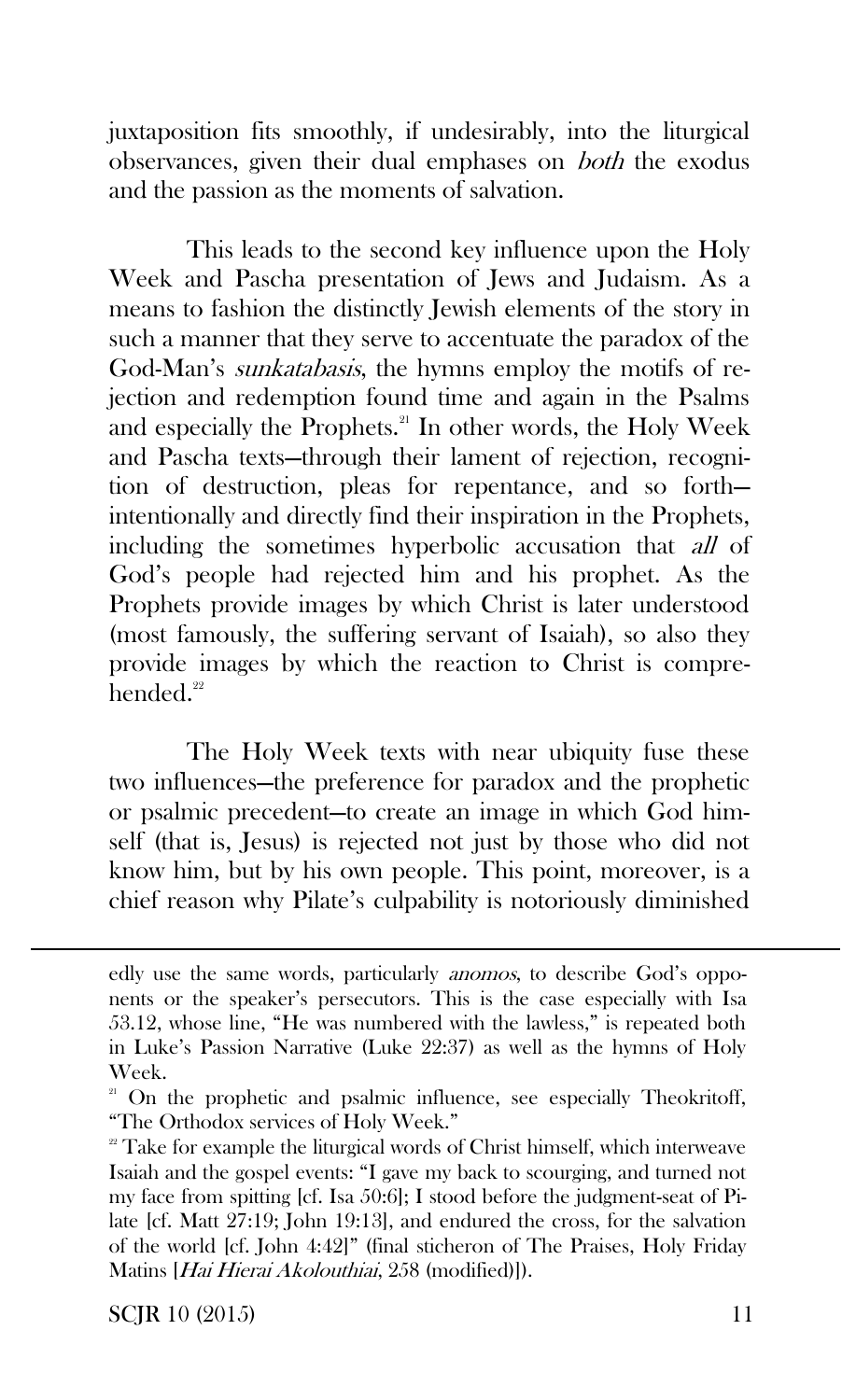and that of the Jews increased: God's rejection by a pagan is nothing remarkable; God's rejection by his own people accentuates the paradox of the God-Man's *sunkatabasis*. While Pilate is by no means exonerated—he is clearly and repeatedly the one to whom Christ is handed over—his treachery is not the focus because a Gentile breaking the law is not as surprising as the law-bearers' becoming lawless.<sup>23</sup> As much of the week progresses, this emphasis arises unambiguously as the hymns marvel not at the fact that Gentiles misunderstood Christ, but at the paradox that it was his own people who did  $\mathrm{so.}^{^{24}}$ 

## Further Evidence from Palm Sunday, Holy Friday, and Pascha

In many ways, Palm Sunday and Pascha Sunday appear as two peaks on either side of a valley. While the texts of Holy Week generally foreground the division between the congregants on the one hand and the culpability of Jews and foolishness of Gentiles on the other, Palm Sunday and Pascha Sunday show less concern for this sort of accusatory selfdistancing. Rather, these two Sundays are characterized by a universal, inclusive focus, reminiscent of (and assuredly influenced by) some of Paul's letters: All are subject to death, and all are redeemed through the death of Christ. There is neither Jew nor Gentile; all are one in Christ.<sup>25</sup>

<sup>&</sup>lt;sup>23</sup> Note, for example, the first verse of the Eighth Antiphon of Holy Friday Matins, where Pilate's role is not denied, but neither is it the focus: "Say, you lawless men; what have you heard from our Savior? Did he not set forth the teaching of the Law and the Prophets? How then, could you take counsel to hand over to Pilate the Word, God from God, the Redeemer of our souls?" (Hai Hierai Akolouthiai, 227 [modified]).

 $24$  A similar idea appears in Byzantine icons of the Nativity of Christ, where one finds the image of an ox and a donkey worshiping the newborn, a clear allusion to Isaiah: "The ox knows its owner, and the donkey its master's crib; but Israel does not know, my people do not understand" (Isa 1:3; NRSV).

 $2^{\circ}$  See, e.g., Romans 3; 1 Cor 15:22; Gal 3:28.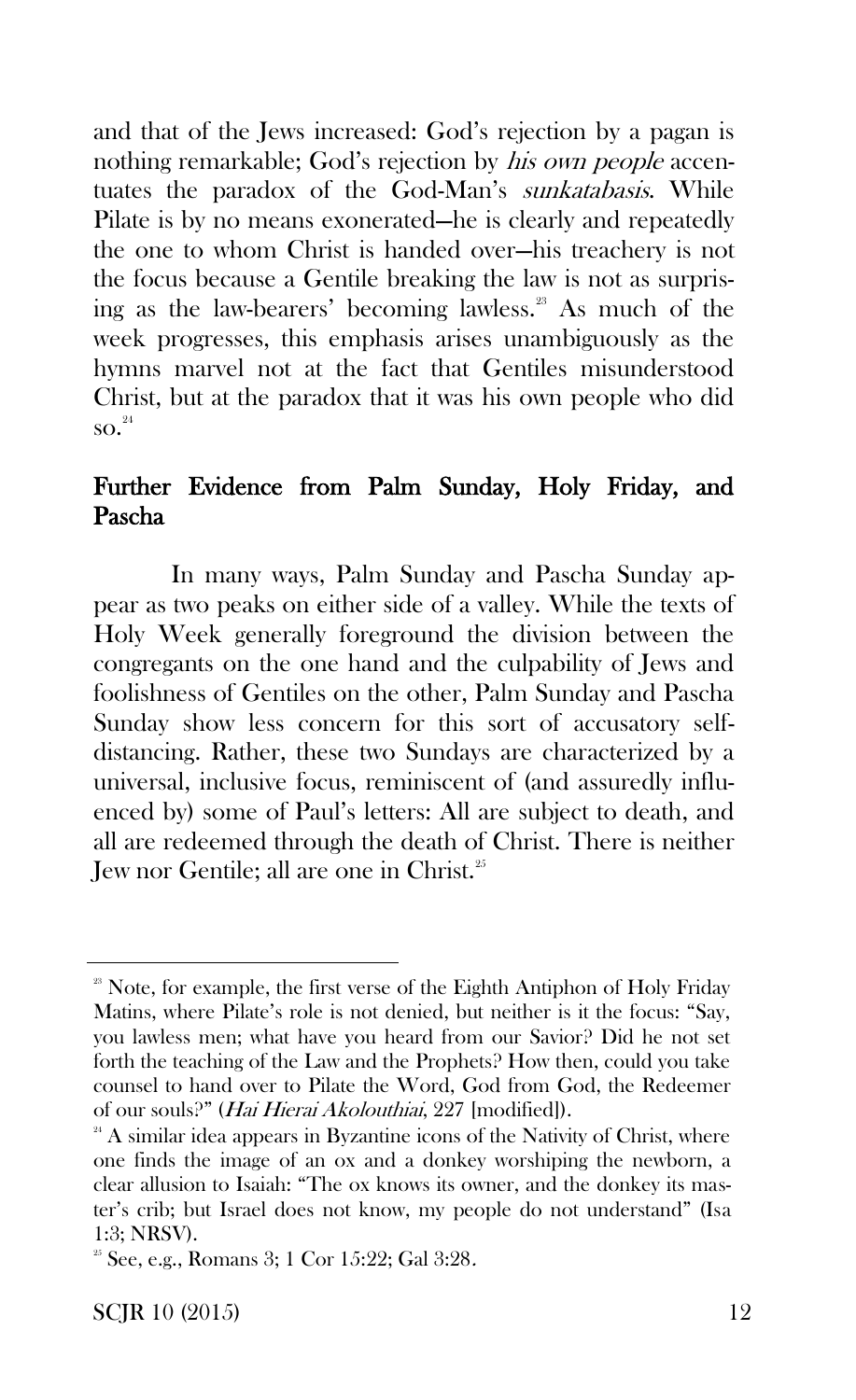Yet along with this emphasis on universality and ideal unity, the Palm Sunday hymns mold Jesus's entry into Jerusalem in such a way so as to highlight a theological paradox—a paradox, moreover, employed by the Prophets (e.g., Isa 1:3), Paul (e.g., 1 Cor 1:18–31), and others. That paradox suggests that the foolish and simple understand God's ways, even while the learned and wise authorities do not. Thus, the Psalm Sunday hymns conflate, emend, and add to the gospel accounts in order to present the so-called "children of the Hebrews" (paides Hebrai*ō*n) as the protagonists of the story (the phrase appears nowhere in the Gospels) and their leaders as the antagonists.<sup>26</sup> It is "the children of the Hebrews" who hold the palm branches and praise the entrance of Christ while the leaders look on with disdain. $2^7$  There is a deliberate juxtaposition here between the ignorant and the ostensibly learned leaders, similar to what one finds in the juxtaposition of the Samaritan woman and Nicodemus in John 3–4 or Athanasius's portrayal of the "unlettered" Anthony and the philosophers.<sup>28</sup> The hymns encourage the congregants to imi-

 $SCIR 10 (2015)$  13

<sup>&</sup>lt;sup>26</sup> The Gospels mention the "crowd" or "multitude" as holding the branches and do not specify further (see Matt 21:8; Mark 11:8; Luke 19:37; John 12:13). However, in Matthew's account of the so-called temple cleansing immediately after the entrance into Jerusalem, the author narrates, "But when the chief priests and the scribes saw the amazing things that he did, and heard the children *[tous paidas]* crying out in the temple, 'Hosanna to the Son of David,' they became angry and said to him, 'Do you hear what these are saying?' Jesus said to them, 'Yes; have you never read, "Out of the mouths of infants and nursing babies you have prepared praise for yourself?"'" (Matt 21:15–16; NRSV). The Palm Sunday hymns, in freely conflating multiple accounts into one, particularly with regard to the two "entrances" of Christ into both the temple (to "cleanse" it) and Jerusalem (on Palm Sunday), continue a long-standing Christian hermeneutical tendency (see, e.g., Origen, *Commentary on John* 10.119-306).

 $2^{\circ}$  E.g., second sticheron for Lord I Have Cried, Palm Sunday Vespers (The Lenten Triodion, 489), et alibi. Palm Sunday Vespers, served on Saturday night, is not included in Papadeas's edition, which begins, rather, with the first Bridegroom Matins on Palm Sunday night.

<sup>&</sup>lt;sup>28</sup> See esp. Athanasius, *Life of Anthony* 72. The juxtaposition of the seemingly ignorant, yet eventually enlightened, with the fully culpable and erudite leaders is a well-established theme in Christian literature (and one that relates closely to Jesus himself as well as the crowds that follow him; cf. Jn 7:15, 49). Such a theme, furthermore, shapes the way that one of the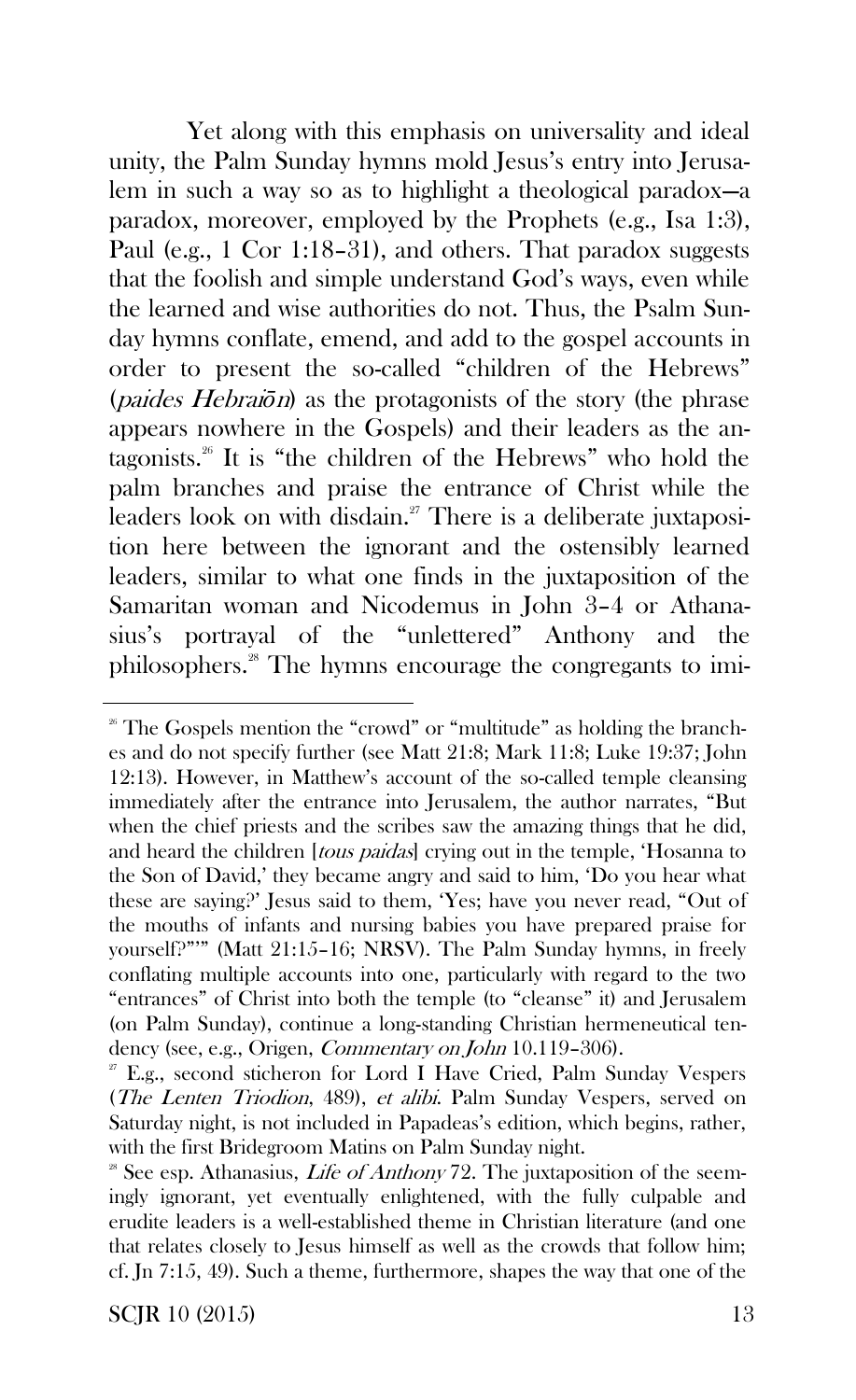tate the children, while berating the Jewish leaders for not grasping what their own children did.<sup>29</sup>

As the week progresses through the Bridegroom Matins of Holy Monday, Tuesday, Wednesday, and Thursday,<sup>30</sup> the ideal unity of Jews and Gentiles clearly breaks down in light of Christ's impending crucifixion: The hymns precariously, and sometimes inconsistently, distance the congregants from the culpability of Jews and foolishness of Gentiles, while also specifically condemning the leaders (rather than the people as a whole). By the Thursday night service of Holy Friday Matins (the Service of the Twelve Gospels<sup>31</sup>), however, events take a more drastic turn. At first, the hymns carry on a juxtaposition that had been building since Palm Sunday between the unnamed sinful woman who anoints Jesus and the disciple

 $\overline{a}$ 

most influential patristic exegetes, Cyril of Alexandria, presents the Passion according to the Fourth Gospel: It is the story of the wise teacher attempting to persuade the ignorant multitude away from the malevolent, but seemingly learned, leaders (see *Commentary on John* 11-12). Regarding Palm Sunday specifically, see also (Pseudo-)Epiphanius, Homilia in festo palmarum (PG 43.436.27).

<sup>&</sup>lt;sup>29</sup> See, e.g., the Apolytikion of Palm Sunday (*The Lenten Triodion*, 492). An important exception to this broad summary of the Palm Sunday motifs is the third sticheron of Lord I Have Cried at Palm Sunday Vespers (The Lenten Triodion, 489). Here, the congregants are addressed as the "new Israel, the Church of the Gentiles/Nations" (ho neos isra*ē*l, h*ē* ex ethn*ō*<sup>n</sup> ekkl*ē*sia). This hymn is oddly dissonant with the more inclusive character of the rest (see Theokritoff, "The Orthodox Services of Holy Week," 27– 29). On the congregants as Gentiles, see also the final verse of the Ninth Antiphon of Holy Friday Matins, which alludes to Gal 3:10–14 (Hai Hierai Akolouthiai, 228).

These services are so named due to their focus on Christ as the coming Bridegroom for whom one must be ready (cf. Matt 25:1–13). As with all of the services of Holy Week from Sunday evening onward, the Monday Matins is served the previous evening. Holy Thursday Matins, which is served Wednesday night in many jurisdictions, is not typically served in the Greek Orthodox Archdiocese.

<sup>&</sup>lt;sup>31</sup> While the service on Holy Thursday night is indeed a matins service for the following day, its hallmark is the twelve gospel readings that detail the final hours and passion of Christ.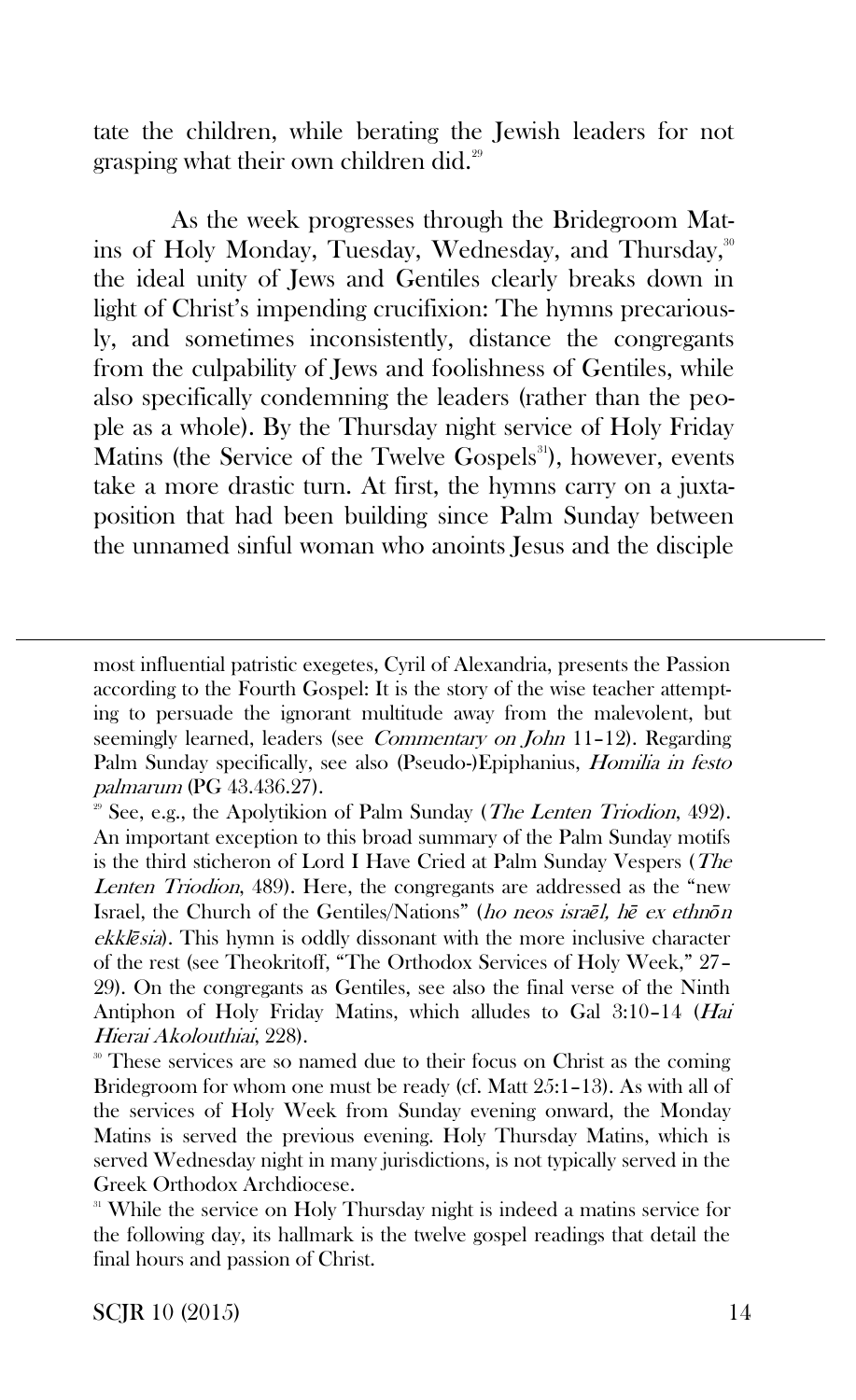who betrays him. $32$  The focus is on the inward comparison of my own soul with these two routes, asking which direction  $m\bar{v}$ soul will take. When the hymns speak more historically of the actual events of the crucifixion, they do so at first by blaming the religious leaders. Their inspiration is an adapted form of Ps 2:2, a verse that occurs repeatedly in the course of the service: "The rulers of the people took council together against the Lord and against his anointed."<sup>33</sup> But the turn comes with the Sixth Antiphon (after the second gospel reading):

Today, the Jews nailed to the cross

the Lord who divided the sea with a rod and led them through the wilderness.

Today they pierced with a spear

the side of him who for their sake smote Egypt with plagues;

They gave him gall to drink,

who rained down manna on them for good.<sup>34</sup>

Shown here in parallel lines, the hymnographer's preference to express the paradox of the God-Man and the wonder of his sunkatabasis is clearly evident. In light of the dual commemoration of the first Pascha with Moses and the Pascha of Christ's passion, Exodus's record of the people's turning away from their deliverer time and again is not lost on these hymns. The same people whom Christ led through the Red Sea at the first Pascha now turn away at this Pascha of crucifixion.<sup>35</sup> "The Jews" are thus presented as the *very same* people whom *Christ* freed in the Red Sea and fed with manna, as the hymn is replete with imagery that highlights the paradox: The tangible

<sup>&</sup>lt;sup>32</sup> The hymns, which conflate multiple gospel accounts, do not name the woman juxtaposed with Judas, though John's version identifies her as Mary, Martha's sister (see John 12:1–8).

<sup>&</sup>lt;sup>33</sup> The Holy Week texts add *laon* ("of the people") after "rulers," whereas the LXX simply has "rulers" (see, e.g., Hai Hierai Akolouthiai, 216).

<sup>&</sup>lt;sup>34</sup> Second verse of the Sixth Antiphon, Holy Friday Matins (Hai Hierai Akolouthiai, 223 [modified]).

<sup>&</sup>lt;sup>35</sup> See also the sixth sticheron of Lord I Have Cried, Holy Friday Vespers (Hai Hierai Akolouthiai, 342).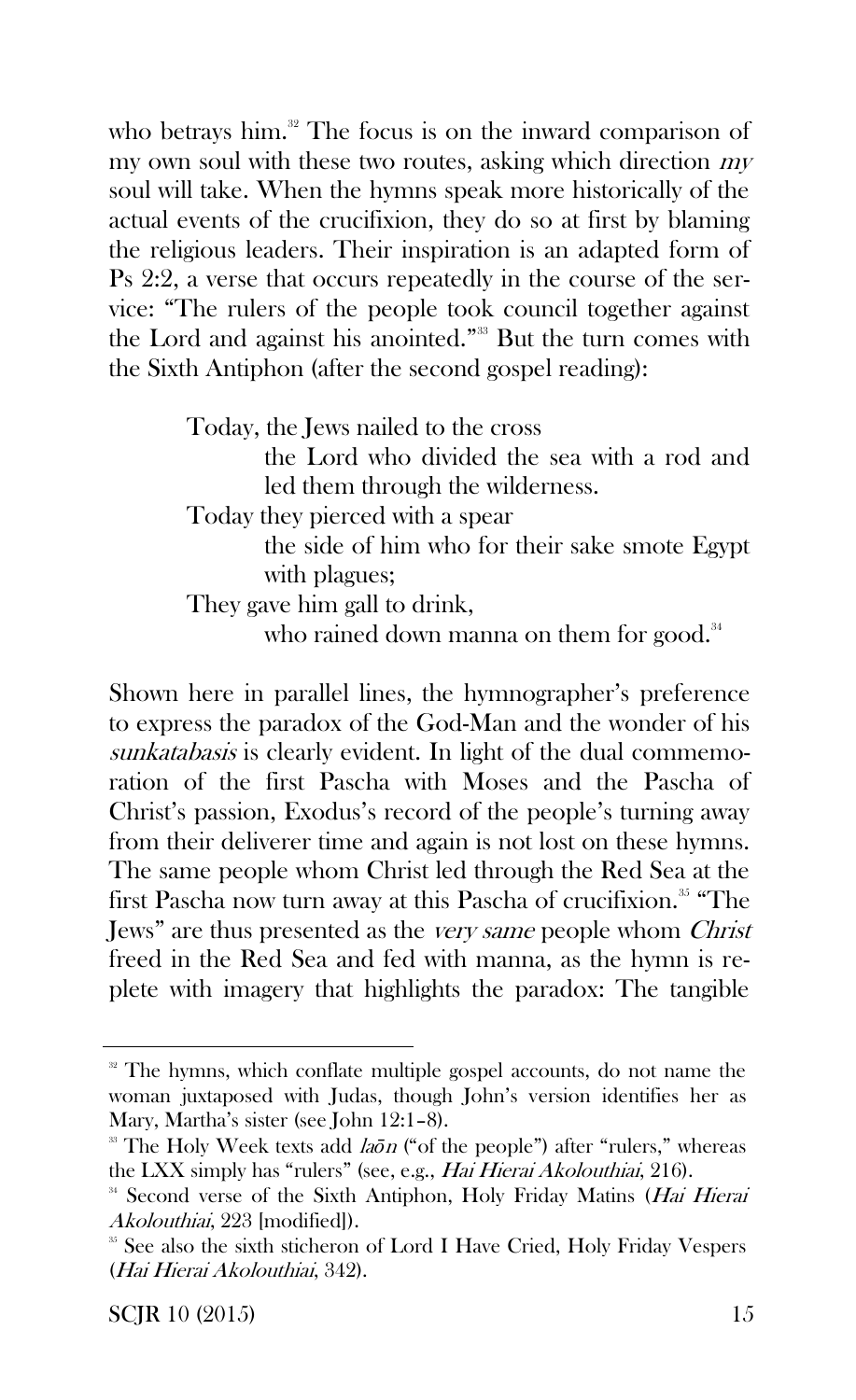tools used (nails and a rod), the act of violence (piercing and smiting), and the offering of food (gall and manna). $36$ 

In the Eleventh Antiphon (after the fourth gospel reading), the indictment strengthens, and the guilt of those who condemned Christ is underscored:

> In return for the good things that you granted, Christ, to the offspring of the Hebrews [t*ō*i genei t*ō*<sup>n</sup> hebrai*ō*n], they condemned you to be crucified, giving you vinegar and gall to drink. But render unto them, Lord, according to their works, for they have not understood your sunkatabasis.<sup>37</sup>

Amid this paradox of condemnation in return for good gifts, the "offspring of the Hebrews" are indicted because they have not understood Christ's *sunkatabasis* specifically.<sup>38</sup> What is more, the hymn employs the prophetic matrix provided by Lamentations, where the author laments the destruction of Jerusalem by enumerating the sins of his own people. Yet, despite his recognition of the failings of his own people, the author wishes the Lord to "pay [the destroyers] back for their works" (Lam 3:64). The hymns of Holy Week bear a similarly dissonant tension between the recognizably sinful souls of the congregants singing and the sins of those who actually brought the destruction of Jesus. To say the least, Lamentations does not comprise the only instance in which a biblical author calls

<sup>&</sup>lt;sup>36</sup> One hears a concise summary of this perspective the following night as well, in the Canon of Holy Saturday Matins: "The children of those who were saved bury under the ground the one who long ago buried the pursuing tyrant in the waves of the sea" (Hai Hierai Akolouthiai, 376).

<sup>&</sup>lt;sup>37</sup> First verse of the Eleventh Antiphon, Holy Friday Matins (*Hai Hierai*) Akolouthiai, 232 [modified]), sung after the reading of John 18:28–19:16.

<sup>&</sup>lt;sup>38</sup> Writers such as Athansius and John Chrysosom, among others, employ a similar accusation against Arians and Neo-Arians, as the term fittingly describes the reality of the incarnation vis-a-vis the claim that Christ was merely a created being (see, e.g., Athanasius, Against the Arians 2.62).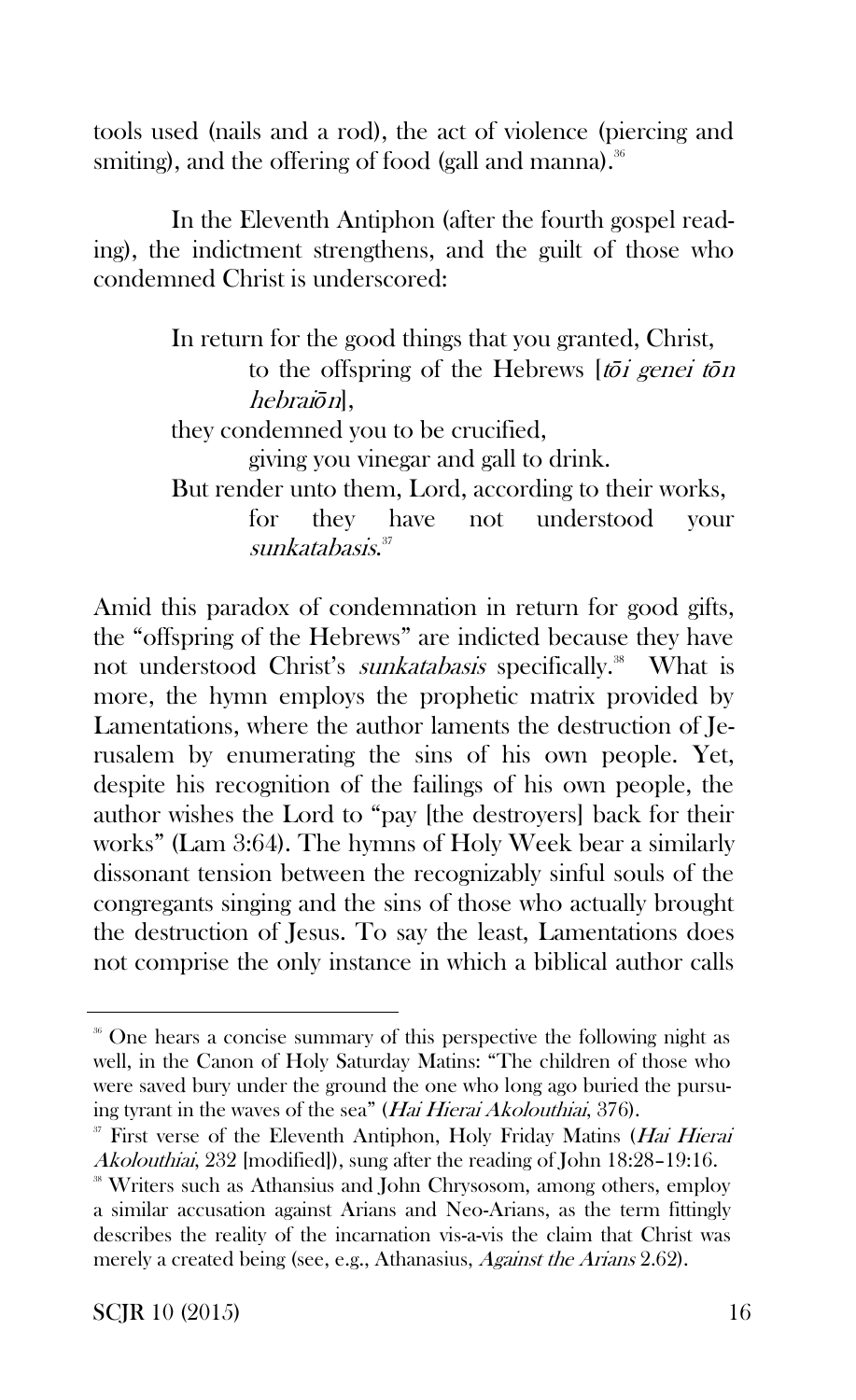for the Lord to payback the destroyers of Jerusalem's temple despite the admitted sins of his own people (see, e.g., Psalm 79). And given that Jesus's Jewish and Gentile followers since at least the Fourth Gospel looked to Jesus as the Temple that was destroyed (see John 2:18–22), such prophetic and psalmic motifs find a conceptually fitting home in the poetic reflections on his passion.

Of all the Holy Week texts in which the Jews appear negatively, the most striking are the improperia or "reproaches" (as they are commonly known in Western liturgy): the hymns within the Antiphons that comprise first-person addresses on behalf of Christ toward the people, especially those who crucify him. These hymns, which have an important place in the history of Christian-Jewish relations, have several scriptural precedents. First, there are the words of Christ himself: In John 10:32, Jesus says to "the Jews" who are about to stone him, "I have shown you many good works from the Father. For which of these are you going to stone me?" (NRSV). Second, and perhaps more importantly, there are the numerous psalmic and especially prophetic first-person addresses of the Lord toward his people who have wronged him. Jeremiah's fifth lament serves as one example, in which, *not coincidently*, Jeremiah asks why the people who are "plotting" and taking "counsel" against him are repaying him "evil" for "good" (18:20). Biblical scholars have often noted the Gospels' typological shaping of Christ in the image of a prophet like Jeremiah; the Holy Week hymns simply follow in that tradition.<sup>39</sup>

The first of these first-person addresses arises in the Twelfth Antiphon of Friday Matins:

<sup>&</sup>lt;sup>39</sup> With regard to Matthew, for example, where this motif is particularly evident, see Michael P. Knowles, Jeremiah in Matthew's Gospel: The Rejected Prophet Motif in Matthean Redaction (JSNTSup 68; Sheffield: JSOT, 1993). See also Gary E. Yates, "Intertextuality and the Portrayal of Jeremiah the Prophet," Bibliotheca sacra 170 (2013), 286–303, esp. 295– 302.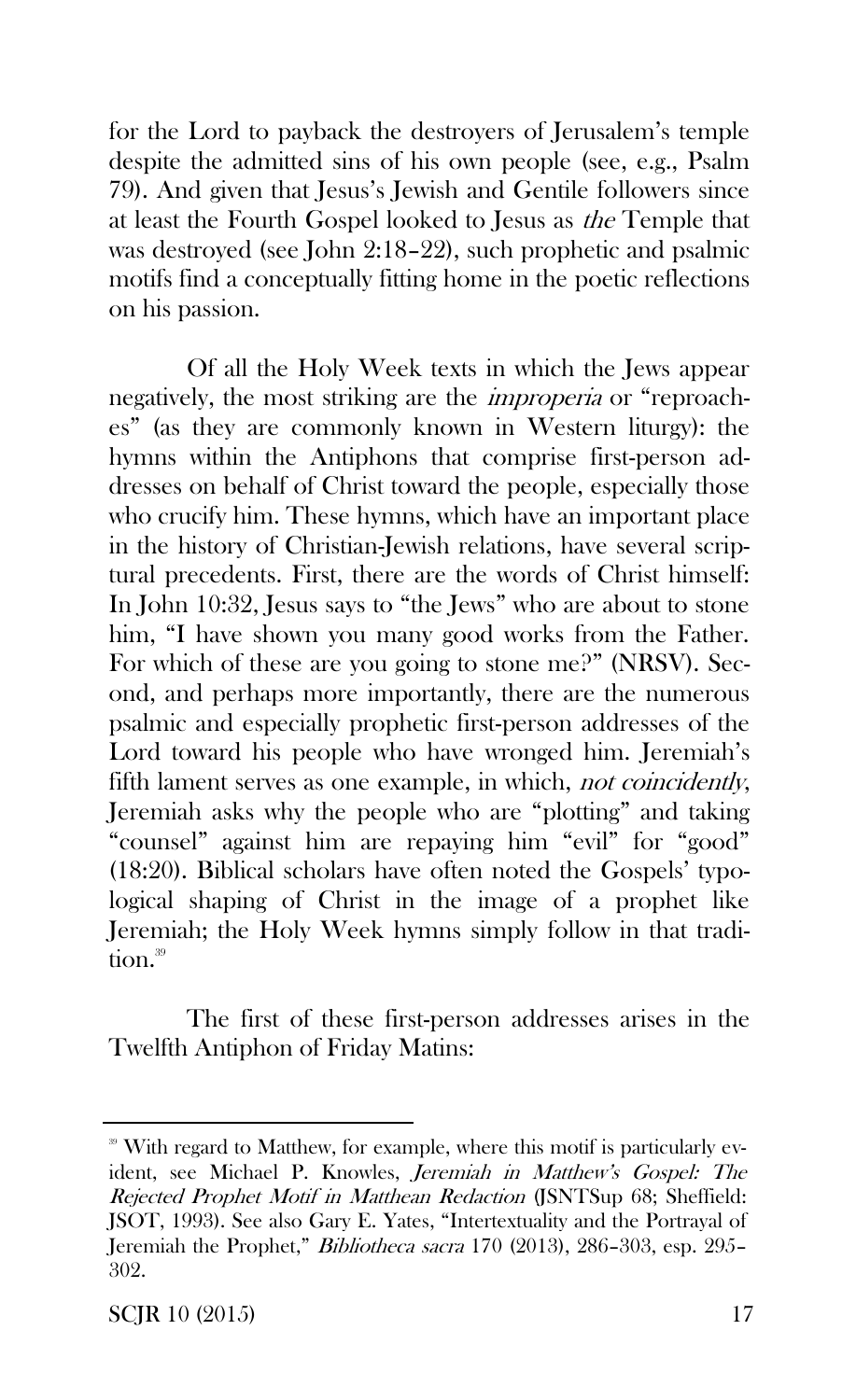Thus says the Lord to the Jews: "My people, what have I done to you, or how have I wearied you? To your blind, I gave light; Your lepers, I cleansed Your paralytic, I raised up. My people, what have I done to you, and how have you recompensed me? Instead of manna, gall; instead of water, vinegar; Instead of loving me, you nailed me to the cross. No longer do I endure; I will call the nations [ethn*ē*] to me, And they will glorify me with the Father and the Spirit; and I will grant them eternal life."<sup>40</sup>

Within this litany of prophet-like reminders of all the good "the Lord" has given "the Jews" is an allusion to Ps 69:21. In this verse, which one finds in the Gospels themselves, the psalmist records, "They gave me gall for food, and for my thirst they gave me vinegar" (NRSV). But here the Twelfth Antiphon makes an important change by explicitly recalling the exodus, in which the Lord provided manna and water. Thus, rather than repeating this verse more accurately, the hymn says, "Instead of manna, gall; instead of water, vinegar." The change serves to accentuate the paradox and juxtaposition between the Pascha of the exodus and the Pascha of Christ's passion.<sup>41</sup>

<sup>&</sup>lt;sup>40</sup> First verse of the Twelfth Antiphon, Holy Friday Matins (*Hai Hierai*) Akolouthiai, 232–33 [modified]).

<sup>&</sup>lt;sup>41</sup> The Third Hour (observed Friday morning) summarizes this perspective: "The Jews, O Lord, condemned you, the life of all, to death; the ones who, by the staff, crossed the Red Sea on dry land nailed you to a cross, and those whom you suckled with honey from the rock brought you gall. But willingly you endured to free us from the bondage of the enemy. Christ our God, glory to you" (Hai Hierai Akolouthiai, 293 [modified]).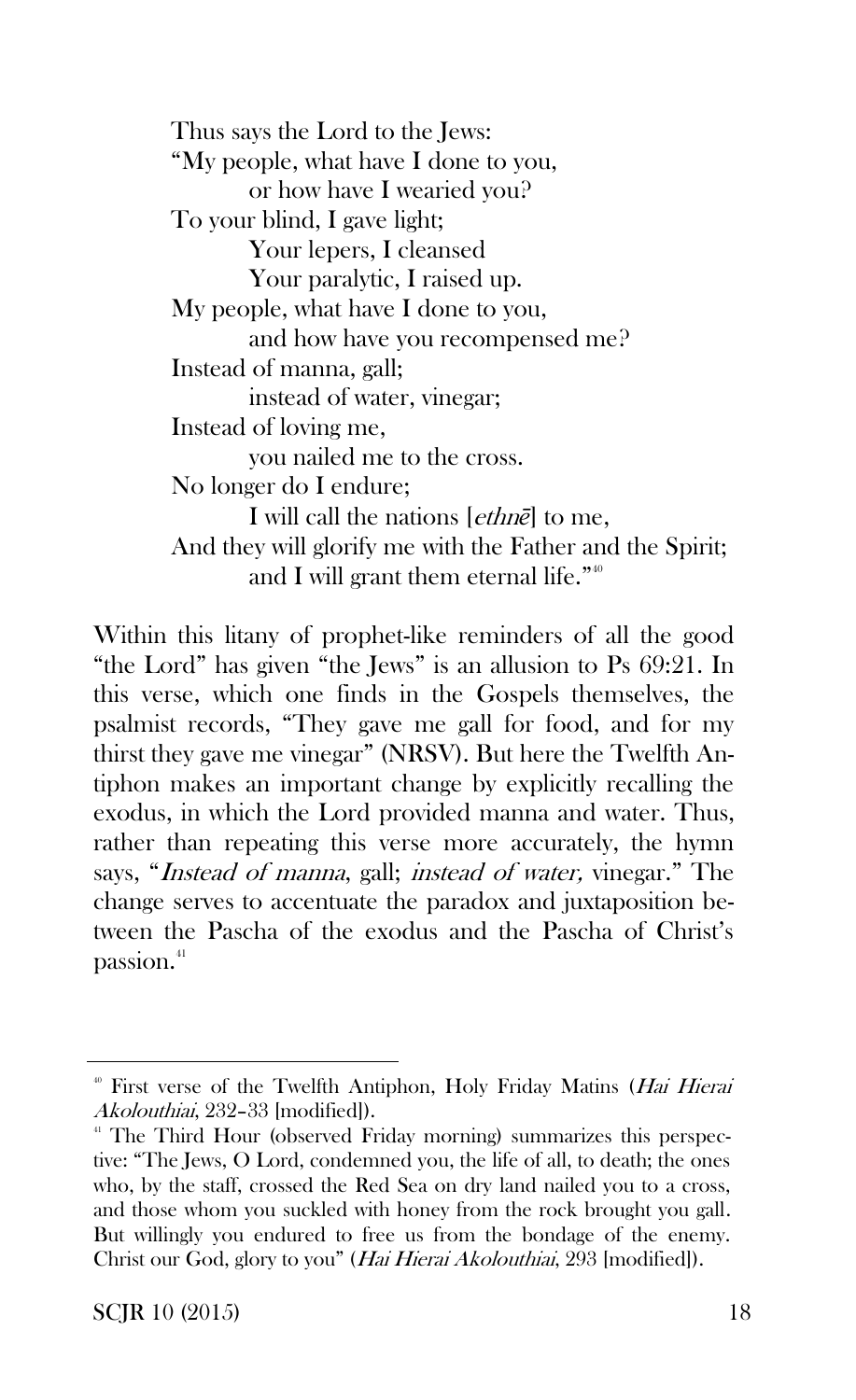The first sticheron of The Praises after the ninth gospel reading from the same night carries a similarly direct employment of the prophets:

> Israel, my first-born son, committed [epoi*ē*sen] two evils: He forsook me, the source of living water, and hewed out for himself a broken well; He crucified me on the tree and asked for the release of Barabbas; The heavens were aghast at this, and the sun hid its rays; Yet, you, Israel, were not ashamed, but delivered me to death. Forgive them, Holy Father, for they do not know what they have done  $[epo$ *i* $\bar{e}$ *san* $]$ .<sup>42</sup>

Presented as if spoken by the very same Lord who both freed Israel from Egypt and was later crucified, the first line is a direct quotation of the Lord's speaking through the prophet in Jer 2:13. With these words in Jeremiah, the Lord calls for Israel to repent by providing a stark juxtaposition between the God who freed from Egypt and the Israelites who repay with rebellion. Similarly to Jeremiah and others (see Ezek 43:10, et alibi), these words from Holy Week call for Israel to be ashamed. But even with such a call, the last line encapsulates perhaps the most prominent notions in all of these services: repentance and forgiveness (cf. Luke 23:34).

Carrying on a similar motif of first-person addresses and indictments, other hymns of Holy Friday Hours and Vespers (observed Holy Friday morning and afternoon, respectively) continue with paradoxical reminders of what the Lord (that is, Christ) had done for his people in *both* the exo-

<sup>&</sup>lt;sup>42</sup> Hai Hierai Akolouthiai, 257 (modified).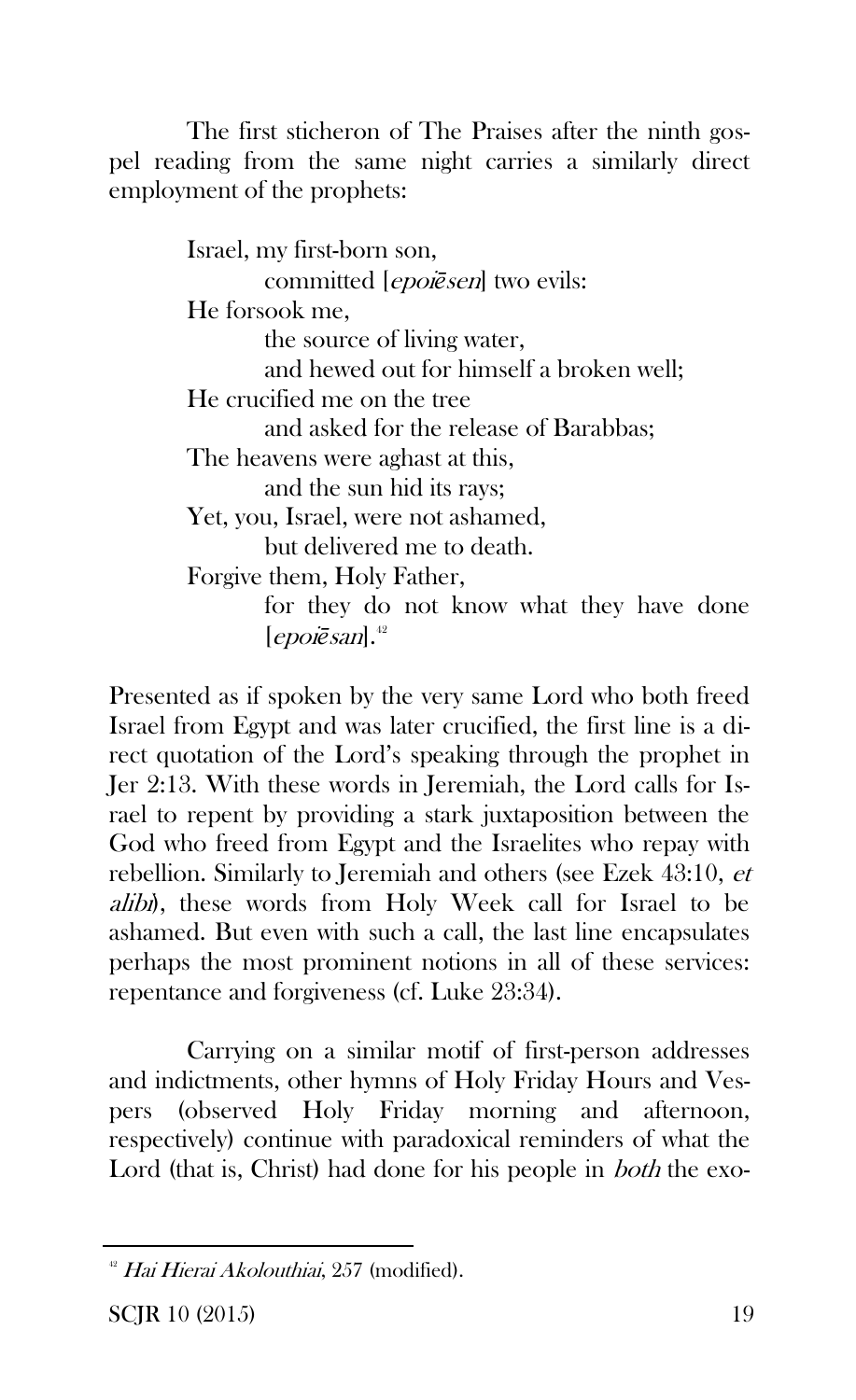dus and the Gospels.<sup>43</sup> In one such hymn from the Sixth Hour (observed Friday morning), the congregants are exhorted to behold what the "lawless priests" have plotted with Judas, in order to—note the juxtaposition and sunkatabasis—"judge the immortal Word guilty of death" and deliver him to Pilate. Yet, the hymn again ends with a surprising request on Christ's behalf:

> Suffering these things, our Savior cried out saying, "Father, forgive them this sin, that the nations [ethn*ē*] may know my resurrection from the dead."<sup>44</sup>

Further reminiscent of the prophetic matrix, the speaker neither denies the erstwhile sins of the people nor fails to offer an intercessory plea for God's compassion.<sup>45</sup>

As the days of Holy Week pass from Friday to Saturday and Sunday, they return to where they left off on Palm Sunday: Departing, for the most part, from the human level of history and the events of Christ's final days, they ascend to the divine and universal, marveling at the paradox of the divinity who lies in the tomb. The more universal—and less historicized—emphases come out especially strongly in the hymns of Holy Saturday night, namely, in the Paschal Matins and Liturgy. There is far less self-distancing of the congregants from

SCJR 10  $(2015)$  20

<sup>&</sup>lt;sup>43</sup> See *Hai Hierai Akolouthiai*, 294 (Third Hour), 305 (Sixth Hour, though repeated from Holy Friday Matins), 321 (Ninth Hour), 342 (sixth sthicheron after Lord I Have Cried, Holy Friday Vespers).

<sup>&</sup>lt;sup>44</sup> Hai Hierai Akolouthiai, 306 (modified).

<sup>&</sup>lt;sup>45</sup> Fittingly, in the Ninth Hour reading from the Prophets (the final such reading of the morning, a compilation of Jer 11:18–23; 12:1–4, 9–11, 14– 15), Jeremiah laments rejection while the Lord indicts his people for their sin. Nonetheless, the Lord ends with a note of compassion that he will again restore his people. Meanwhile, the epistle reading that immediately follows these selections from Jeremiah comes from Hebrews and, in quintessential Hebrews fashion, reminds the congregants that though God's punishment with regard to the law of Moses seemed harsh, those who now have received the "knowledge of truth" but neglect it will be punished all the more (see Heb 10:19–31).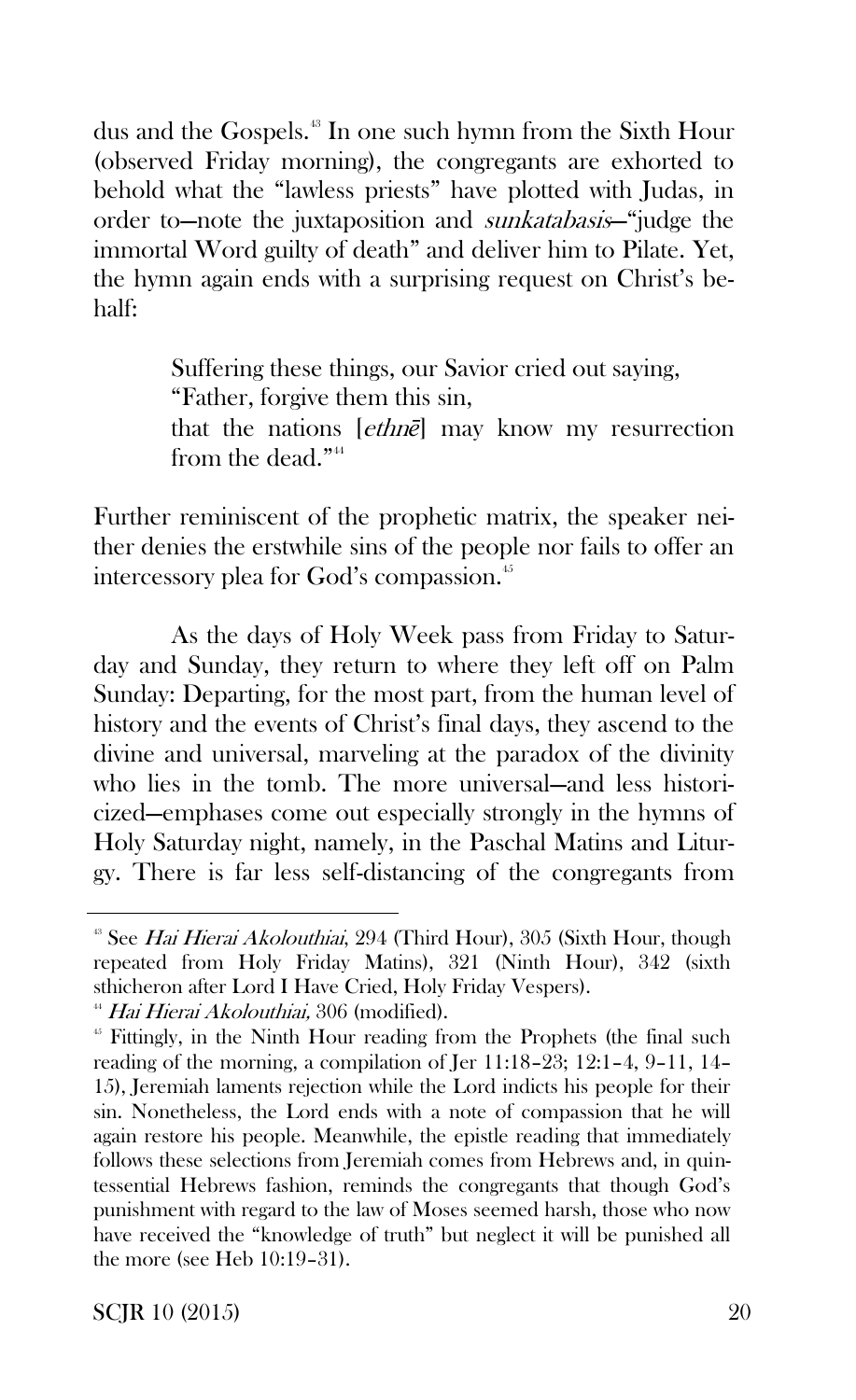those who ostensibly rejected Christ, Jews on the one hand or Gentiles on the other, as they instead concentrate on the cosmic dimension of what has transpired.<sup>46</sup> The focus is on Adam and the renewal of all of creation, and as such, the hymns repeatedly employ the psalmic matrix in order to call for Zion, Jerusalem, and all of creation to rejoice.<sup>47</sup> Christ has united our flesh—Jew and Gentile—to his and redeemed us from death that held us captive. Interestingly, the first-person hymns of Christ are addressed now not to those who crucified him, but to his mother and all of creation.<sup>48</sup>

#### Conclusion: Reflections on Amending or Removing Problematic Texts

The texts reviewed above are by no means the only texts of interest with regard to the negative image of Jews and Judaism presented during Holy Week and Pascha, nor perhaps are they among the most problematic with respect to contemporary concerns.<sup>49</sup> These texts have been chosen, rather, in order to foreground certain key influences that direct

SCJR 10  $(2015)$  21

 $46$  One important exception is the first sticheron of the Canon (sung both at Holy Saturday and the Paschal Matins [Hai Hierai Akolouthiai, 376 and D, between pp. 447 and 448]). Here again one finds the juxtaposition between those who were freed in the exodus while Pharaoh was buried in the sea and those who bury Christ while "we" are exhorted to praise the Lord. (Bibliographic note: Papadeas added the hymns of the Paschal Matins to his compilation only in later printings; these pages are numbered with the letters A through L between pp. 447 and 448.)

<sup>&</sup>lt;sup>47</sup> See Hai Hierai Akolouthiai, 456, 459, et alibi.

<sup>&</sup>lt;sup>48</sup> See, e.g., the Ninth Ode, sung at the Paschal Matins on Saturday night (Hai Hierai Akolouthiai, K–L [between pp. 447 and 448]).

<sup>49</sup> In my opinion, some of the most problematic hymns that do occur (and which I have briefly mentioned above) are those very few that identify the congregants positively and seemingly exclusively as Gentiles. For a fuller account of the problematic texts and issues raised, see especially Thomas Kratzert, "Wir sind wie die Juden": Der griechisch-orthodoxe Beitrag zu einem ökumenischen jüdisch-christlichen Dialog (Berlin: Institut Kirche und Judentum, 1994), esp. 161–182 and also the slew of related articles by Bert Groen, e.g., "Anti-Judaism in the Present-Day Byzantine Liturgy" and "Attitudes towards Judaism in Greek-Byzantine Liturgy: Anti-Judaism in Holy Week Texts and the Appreciation of Israel's Righteous," Analecta Bruxellensia 12 (2007): 81–93.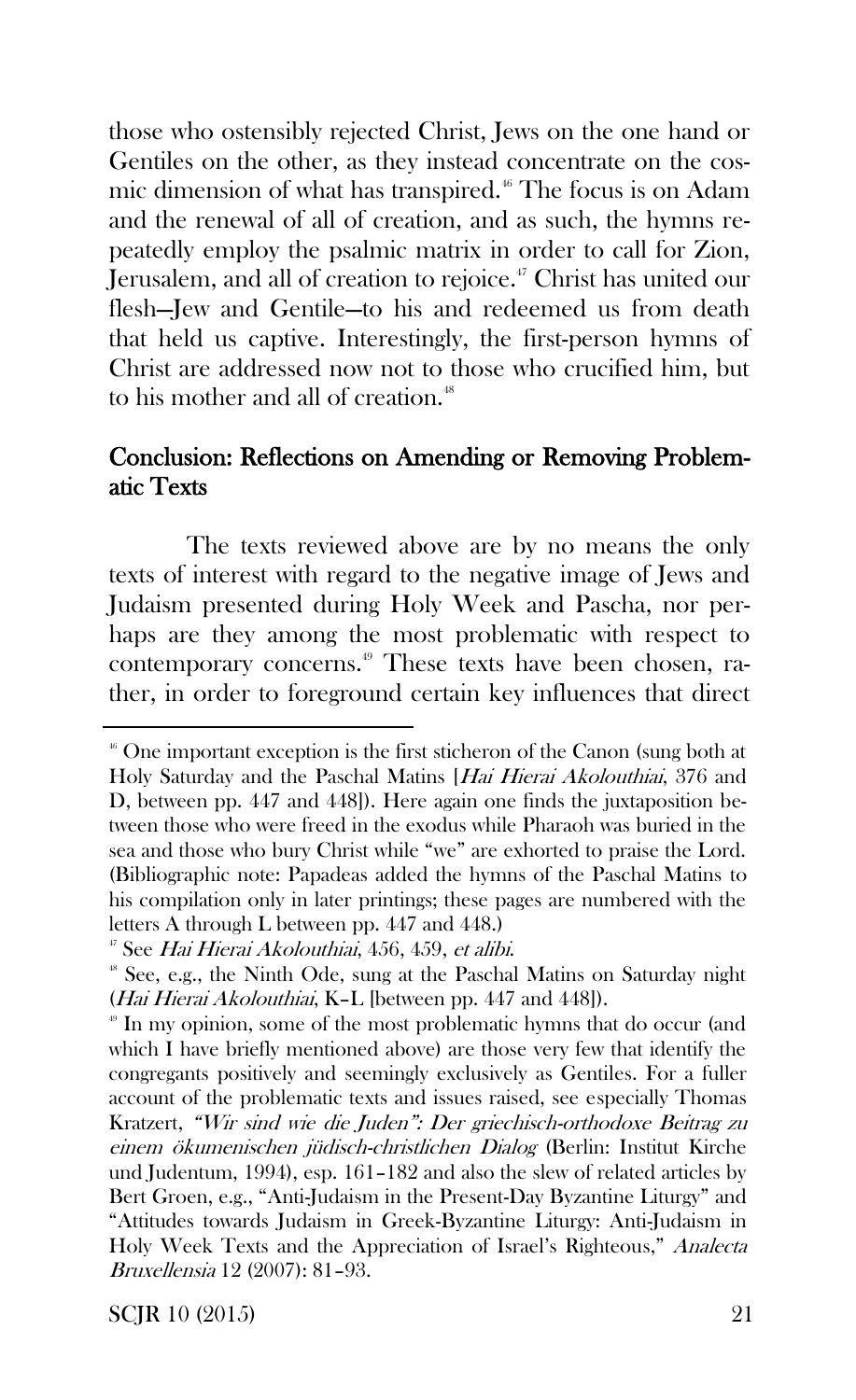the manner in which Jews and Judaism are shaped. The image that the texts offer is by and large, but not entirely, negative, and that is due chiefly to two reasons: The first is the Orthodox preference for paradox, the stark juxtaposition between saint and sinner, the divine and human, that frequently finds its expression in the poetic marveling at the sunkatabasis of the Creator and Fashioner becoming subject to death. The second is the motifs provided to the hymnographers by the Psalms and Prophets, in which time and again God laments, often hyperbolically, his people's rejection inspite of benevolance. To poetically and hyperbolically assert that God's people have rejected him despite the good things they have received is not new, so to speak. What is new is the reason for that rejection: And that frequently has to do with the people's refusal to accept the paradox, to accept the sunkatabasis of the God of Exodus on the cross.

The question of amending the liturgical texts in order to remove the negative image warrants a few additional points. First, the Orthodox Church has frequently amended its liturgical texts and observances for a variety of reasons. With regard to the practices of Holy Week specifically, one could mention the addition of the procession of the cross during Holy Friday Matins (Holy Thursday night)—one of the most distinct and memorable moments of Orthodox Holy Week, but one that was not added until the nineteenth century.<sup>50</sup> With regard to the negative presentation of entire groups, one could mention the contemporary practice of no longer proclaiming the Synodikon of Orthodoxy—a text that originates in the triumph against iconoclasm and is now proclaimed on the First Sunday of Lent (the "Sunday of Orthodoxy")—with the more original censures against "the Greeks."<sup>51</sup> To choose to remove negative

<sup>&</sup>lt;sup>50</sup> See Calivas, *Great Week and Pascha*, 68. As Taft notes more broadly, many of the "mimetic elements" in contemporary Byzantine Holy Week practice "are so late as to be almost modern" ("A Tale of Two Cities," 34). <sup>51</sup> Greek patristic writers commonly used Hellen to refer to those who assimilated beyond the acceptable borderlines of Christian practice (as Jews earlier did for similar reasons). Most literally, the word is translated as "Hellene" or "Greek," though "Gentile," "pagan," or "heathen" are often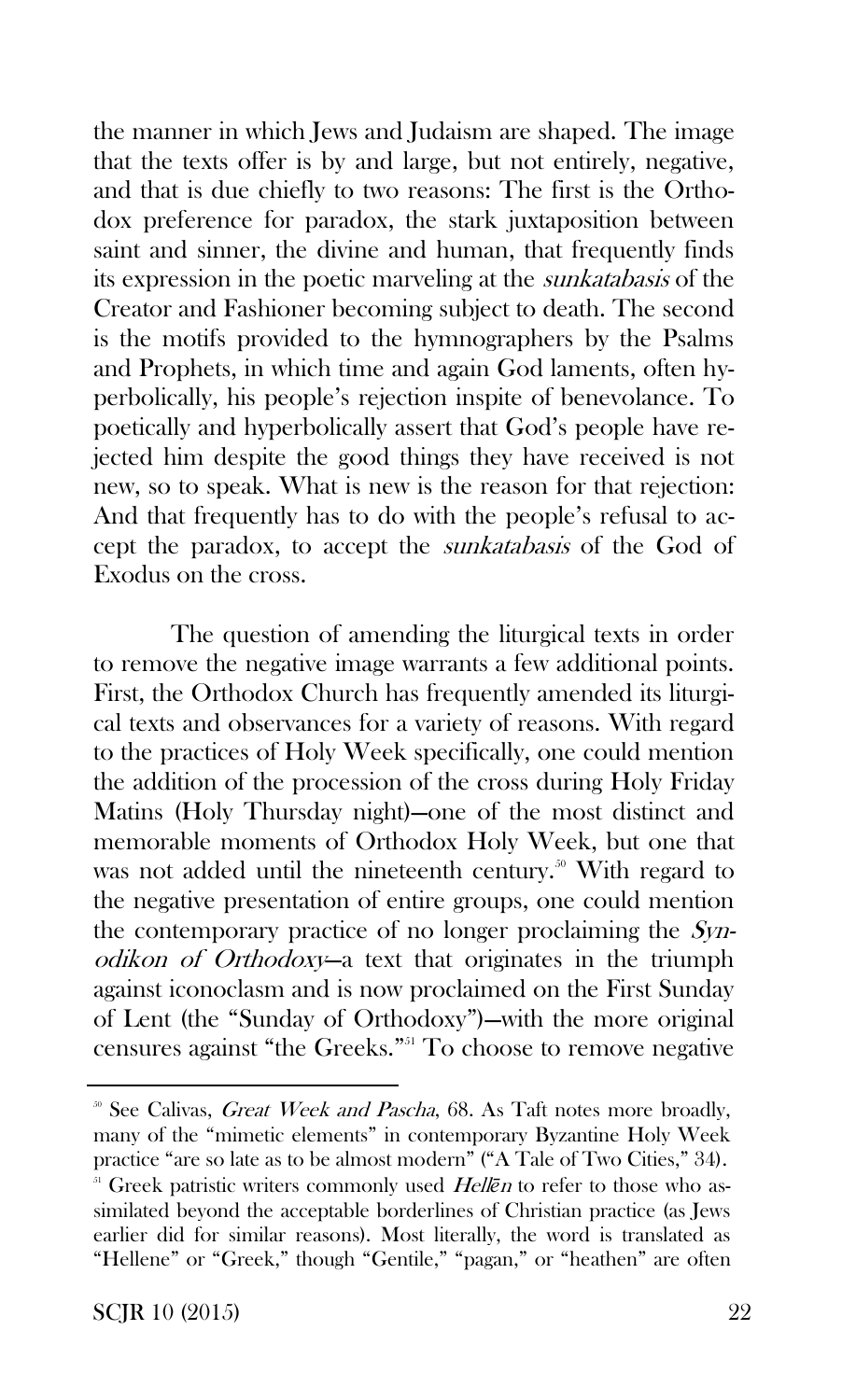references against Jews is not far from this, and to choose to amend liturgical texts is not, historically speaking, unortho $d\alpha x$ <sup>52</sup>

Second, a few English translations used by the faithful within the Greek Orthodox Archdiocese have already removed such references.<sup>53</sup> One popular translation inserts "Judean" whenever *Ioudaios* is mentioned—as some have suggested especially for the Gospel of John—and another generalizes the term, translating *Ioudaioi* or "sons of Israel" as "the Lord's own people," or "the lawless *Ioudaioi*" in the substantive as simply "the lawless."<sup>54</sup> Far more than the first, the second option of generalizing the references has some merit (though it still does little with regard to the original Greek). After all, the original Holy Week texts themselves already frequently generalize. They more often than not simply speak of the "impious and lawless" or "unjust council," when, histor-

used to express its usage among Christian and Jewish writers. Oddly enough, in much patristic usage, "Greek" and "Jew" have parallel histories, as both were rhetorical devices employed to delineate two different borders around acceptable Christian practice, depending on the nature of the heresy (see Douglas Boin, "Hellenistic 'Judaism' and the Social Origins of the 'Pagan-Christian' Debate," Journal of Early Christian Studies 22 [2014]: 167-96). More broadly, see Judith M. Lieu, Christian Identity in the Jewish and Graeco-Roman World (Oxford: Oxford University Press, 2006).

SCJR 10 (2015) 23

 $\overline{a}$ 

<sup>&</sup>lt;sup>52</sup> Indeed, as many liturgical scholars have noted, a variety of elements in contemporary Holy Week and Pascha practice is in need of liturgical reform (see, e.g., Taft, "A Tale of Two Cities," esp. 34–35, and Koumarianos, "Liturgical Problems of Holy Week").

<sup>&</sup>lt;sup>53</sup> Though not touched upon here, the same is the case with regard to English translations used by other jurisdictions as well, as evidenced, for example, by Passion and Resurrection (Cambridge, NY: New Skete, 1995), a translation of the Holy Week and Pascha texts by the monks of New Skete, a monastery within the Orthodox Church in America (OCA). Furthermore, many Orthodox parishes commonly use texts and translations as increasingly provided on diocesan websites, and these translations themselves are periodically adjusted and updated.

<sup>&</sup>lt;sup>54</sup> The first is the Papadeas translation used here (and hence a reason for modifying many of the translations); the second is Leonidas C. Contos, trans., The Services for Holy Week and Easter (Northridge, CA: Narthex, 1999).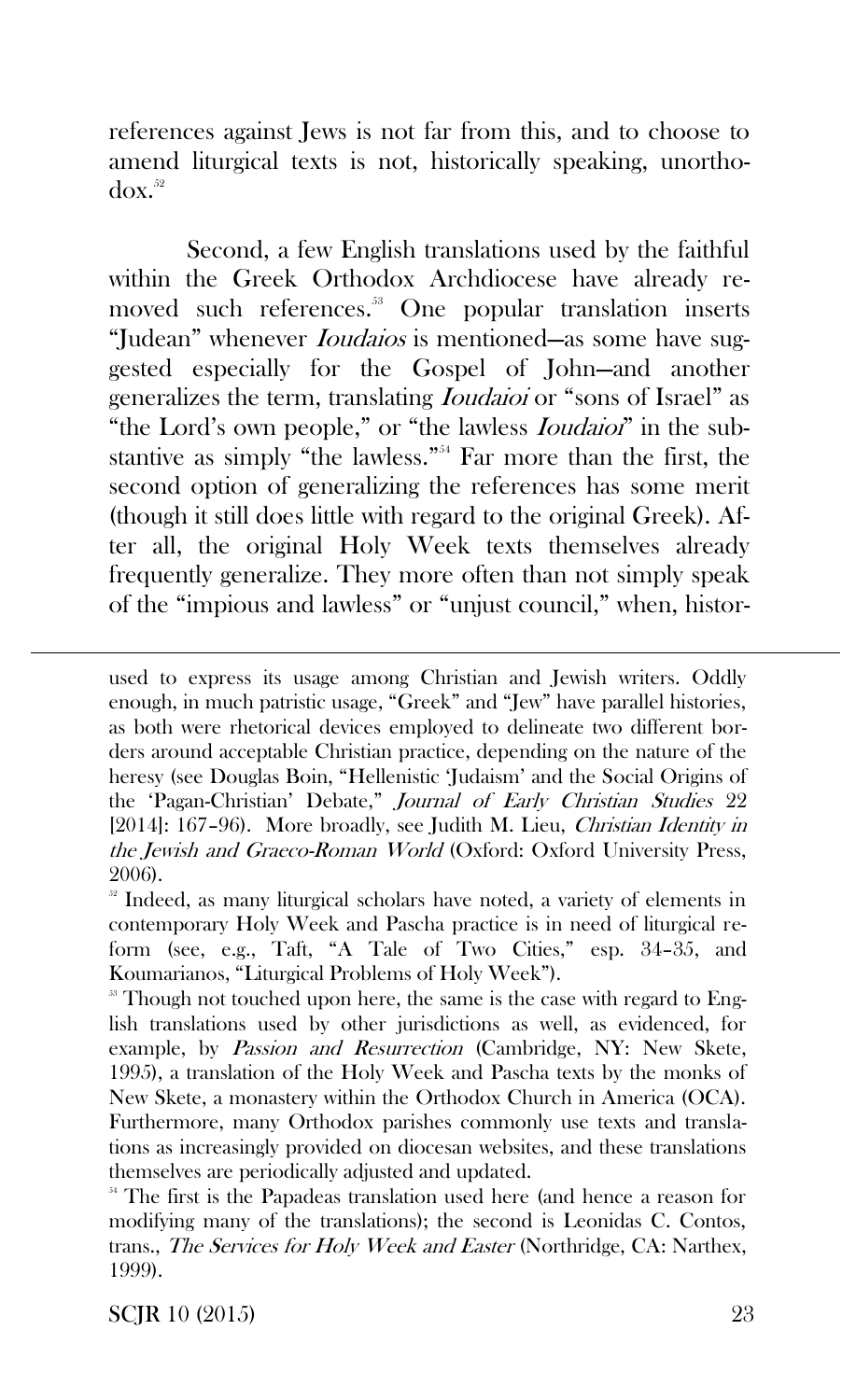ically, it is clear that the people to whom they refer were Jews. Such generalization, moreover, still bears the ability to emphasize the intended juxtapositions while also allowing the congregants to identify themselves with those who turn against Christ.

Third, the potential removal of negative references to Jews raises a concern analogous to those of many historicalcritics with regard to the Gospels, particularly the Gospel of John. To disregard, generalize, or abstract *all* references to Jews stands in danger of completely dehistoricizing and decontextualizing Jesus, his life and his passion. The Ioudaioi—as they were increasingly called, especially by outsiders, by the time of Jesus—were in fact his people, ethnically speaking and in terms of shared cultural heritage (but not necessarily, one should underscore, politically).<sup>55</sup> One cannot dehistoricize the contemporarily unattractive aspects of the Jewishness of Jesus or those with whom he interacted, whether to avoid the positive aspects of the Jewishness of the characters (e.g., that Jesus was a practicing Jew) or the negative (e.g., that some fellow Jews handed him over to Pilate). To completely dehistoricize the texts in such a way that Jews become entirely uninvolved in Christ's ultimate demise would lose what is a tremendously essential element of the hymns: that the Creator and Redeemer from the Books of Moses is rejected by the same people whom he created and redeemed. To completely dehistoricize would lose the stark juxtaposition, the marvel of paradox, that so underscores the way Orthodoxy understands the mystery of the God-Man who was voluntarily crucified on a tree that he created.

That being said, however, there is much in the texts that reflects classic Greek psogos or "invective," a rhetorical form of vilification that was unremarkably typical in earlier

<sup>&</sup>lt;sup>55</sup> Sources on the use and referent of *Ioudaioi* in antiquity abound. See, for example, Sean Freyne, "Behind the Names: Galileans, Samaritans, Ioudaioi," in Galilee through the Centuries: Confluence of Cultures, ed. Eric Meyers (Winona Lake, IN: Eisenbrauns, 1999), 39–55.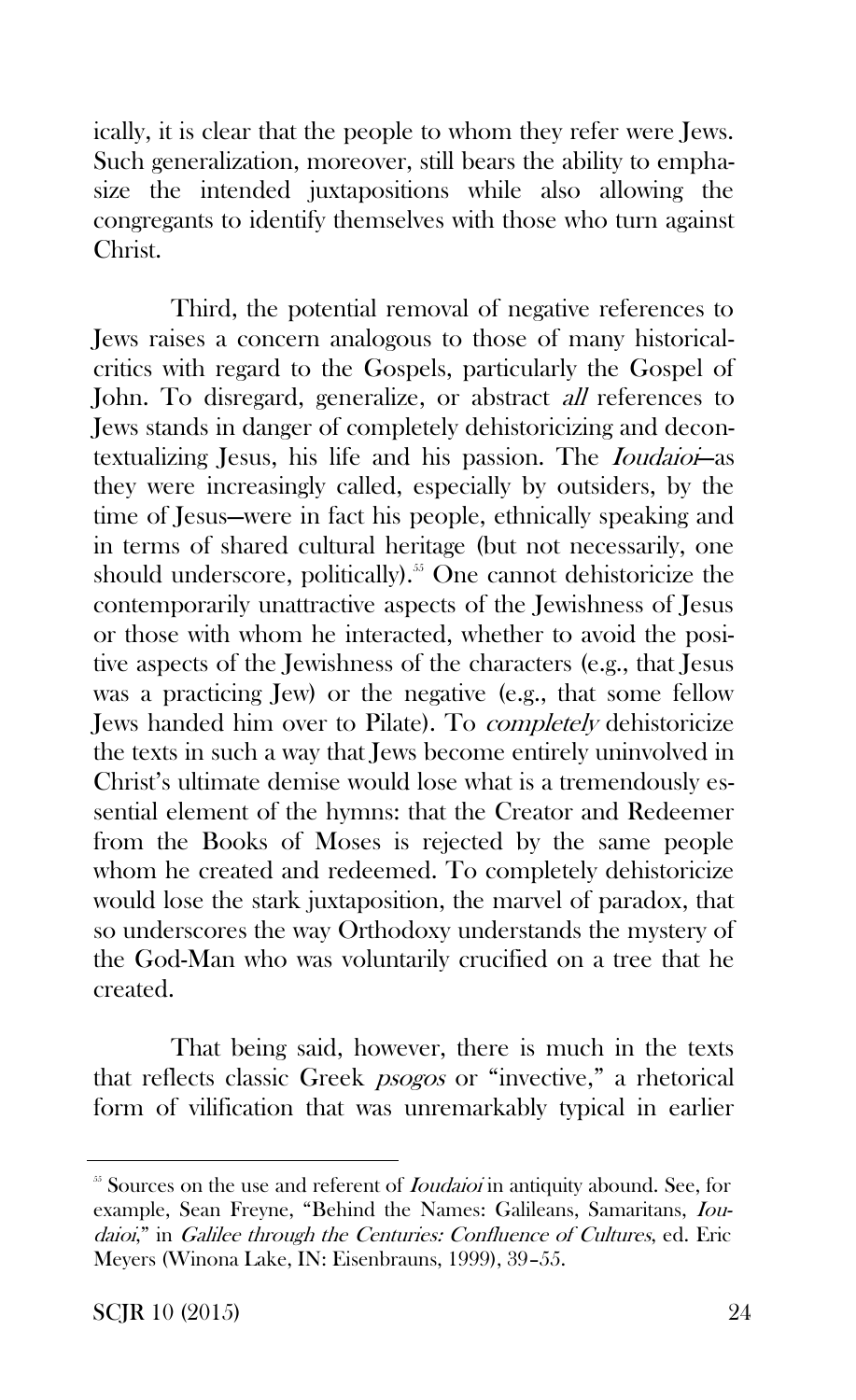centuries. Though the rhetorical elements allowed and encouraged by the form of psogos are indeed troubling and shocking to modern ears, they were not necessarily tied to actual violence.<sup>56</sup> Such is evidenced by the varied treatmentranging from violent opposition to stalwart defense—of Jews under the Byzantine Empire and within Orthodox Christian countries since. $57$  But this is also a rhetorical form that is no longer accepted, at least in the West (the hyperbolic rhetoric of other cultures, particularly those where the Orthodox Church is more ancient, not withstanding). One simply does not speak of one's opponents as a "pack of dogs" or a "swarm

SCJR 10  $(2015)$  25

<sup>&</sup>lt;sup>56</sup> Aphthonius, a late fourth-century rhetorician who authored one of the textbooks on rhetoric (progymnasmata) that was widely used in Byzantine education, describes *psogos* as discourse that expounds "evil attributes" but differs from *koinos topos* in that, rather than "propose punishment" (epagesthai kolasin), it "contains mere slander alone" (psil*ē*<sup>n</sup> mon*ē*n echein diabol*ē*n; Progymnasmata 10.27, H. Rabe, ed., Aphthonii progymnasmata [Leipzig: Teubner, 1926]).

<sup>&</sup>lt;sup>57</sup> Sources on Jews in the Byzantine Empire abound; for a recent and wideranging examination, see Robert Bonfil, et al., eds., *Jews in Byzantium:* Dialectics of Minority and Majority Cultures (Leiden: Brill, 2012). On more recent Orthodox Christian-Jewish relations and dialog, see George C. Papademetriou, Essays on Orthodox Christian-Jewish Relations (Bristol, IN.: Wyndham Hall, 1990); Malcolm Lowe, ed., Orthodox Christians and Jews on Continuity and Renewal: The Third Academic Meeting between Orthodoxy and Judaism (Immanuel 26/27) (Jerusalem, 1994); Nicholas de Lange, "The Orthodox Churches in Dialogue with Judaism," in Challenges in Jewish-Christian Relations, ed. James K. Aitken and Edward Kessler (New York: Paulist, 2006), 51–62, and Irina Levinskaya, "Jewish-Russian Orthodox Christian Dialogue," in Challenges in Jewish-Christian Relations, ed. James K. Aitken and Edward Kessler (New York: Paulist, 2006), 63–68. Amid the most well known of violent oppositions (especially with regard to Holy Week) are the Russian pogroms of the1880s (see John Doyle Klier, Russians, Jews, and the Pogroms of 1881– <sup>1882</sup>[Cambridge: Cambridge University Press, 2011]). Among the ardent defenses is the 1568 encyclical of Ecumenical Patriarch Metrophanes III that was issued after a localized outbreak of anti-Jewish violence and declared that "those Christians who commit these insolent acts against the Jews are excommunicated from God Almighty and are cursed and are unforgiven and remain bound even after death" (trans. Papademetriou, Essays on Orthodox Christian-Jewish Relations, 87–88).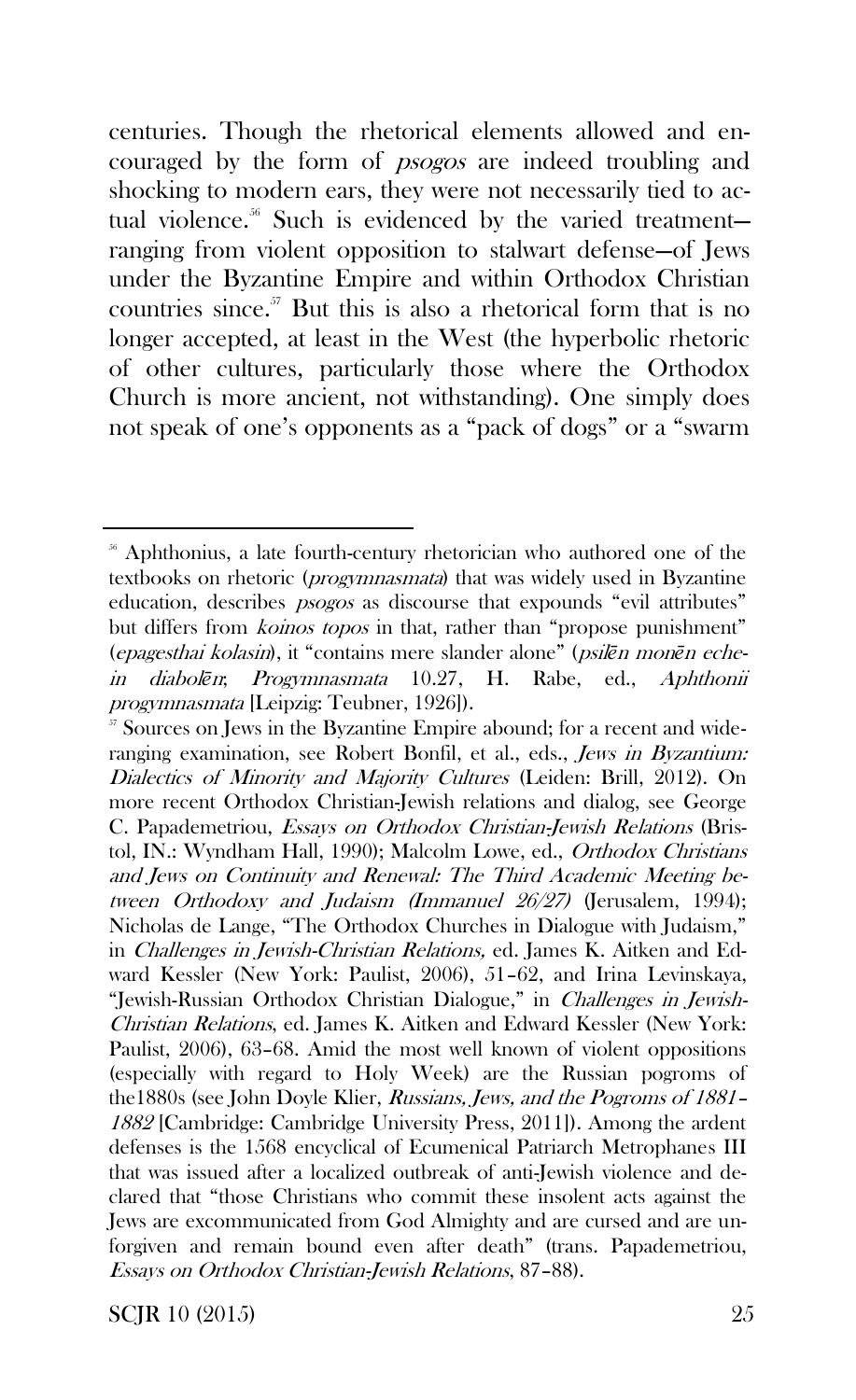of God-Slayers [*Theoktokōn*]"<sup>58</sup> anymore. Such appearances of psogos rhetoric one can do without, while nonetheless hopefully preserving the marvel of the paradox of Christ's divine sunkatabasis. In fact, when Ecumenical Patriarch Bartholomew acknowledged the need to amend these texts, it seems that he called for the removal of these specimens of  $p<sub>sogos</sub>$  specifically.<sup>59</sup>

Fourth, one ought not decontextualize the conversation related to possible emendation of these texts. To abstract any conversation related to Orthodox Christian-Jewish relations denies, for example, the considerably different contexts in which Orthodox Christians of Russia or the West and Orthodox Christians of Palestinian communities find themselves. The Orthodox Patriarchate of Jerusalem, as one important example, has diverse, complicated, and often tense relationships with the State of Israel, other Orthodox Churches (which are independent of each other) and, most importantly, the Christian faithful in its care that each offers a unique dimension to the need for the betterment of Christian-Jewish relations. The call to amend these liturgical texts in countries where Christians experience little or no tension or hardship in the name of Judaism or a Jewish State is a call that must be articulated carefully and sensitively when transferred to those areas where Christians indeed experience such things.<sup>60</sup>

<sup>&</sup>lt;sup>58</sup> Third sticheron of the Beatitudes after the Sixth Gospel, Holy Friday Matins (Hai Hierai Akolouthiai, 242). This otherwise harsh sticheron follows the verse, "Blessed are the merciful, for they shall obtain mercy" (Matt 5:7).

<sup>59</sup> See Groen, "Anti-Judaism," 382.

<sup>&</sup>lt;sup>60</sup> Of the latter, take for example the recent defacement of an Orthodox church in Israel, with slogans such as "Jesus [is] garbage" and "Death to Arabs" sprawled on its walls (see Ilan Ben Zion, "Church Defaced in Jerusalem in Suspected 'Price Tag' Hate Attack," The Times of Israel, May 9, 2014, [http://www.timesofisrael.com/church-defaced-in-jerusalem-in](http://www.timesofisrael.com/church-defaced-in-jerusalem-in-suspected-price-tag-attack/)[suspected-price-tag-attack/](http://www.timesofisrael.com/church-defaced-in-jerusalem-in-suspected-price-tag-attack/) [accessed March 2015]), or the torching of an Orthodox seminary in Jerusalem (see Judah Ari Gross, "Jerusalem Christian Seminary Targeted in Apparent Hate Crime," The Times of Israel, February 26, 2015, [http://www.timesofisrael.com/jerusalem-christian](http://www.timesofisrael.com/jerusalem-christian-seminary-targeted-in-alleged-hate-crime/)[seminary-targeted-in-alleged-hate-crime/](http://www.timesofisrael.com/jerusalem-christian-seminary-targeted-in-alleged-hate-crime/) [accessed March 2015]).